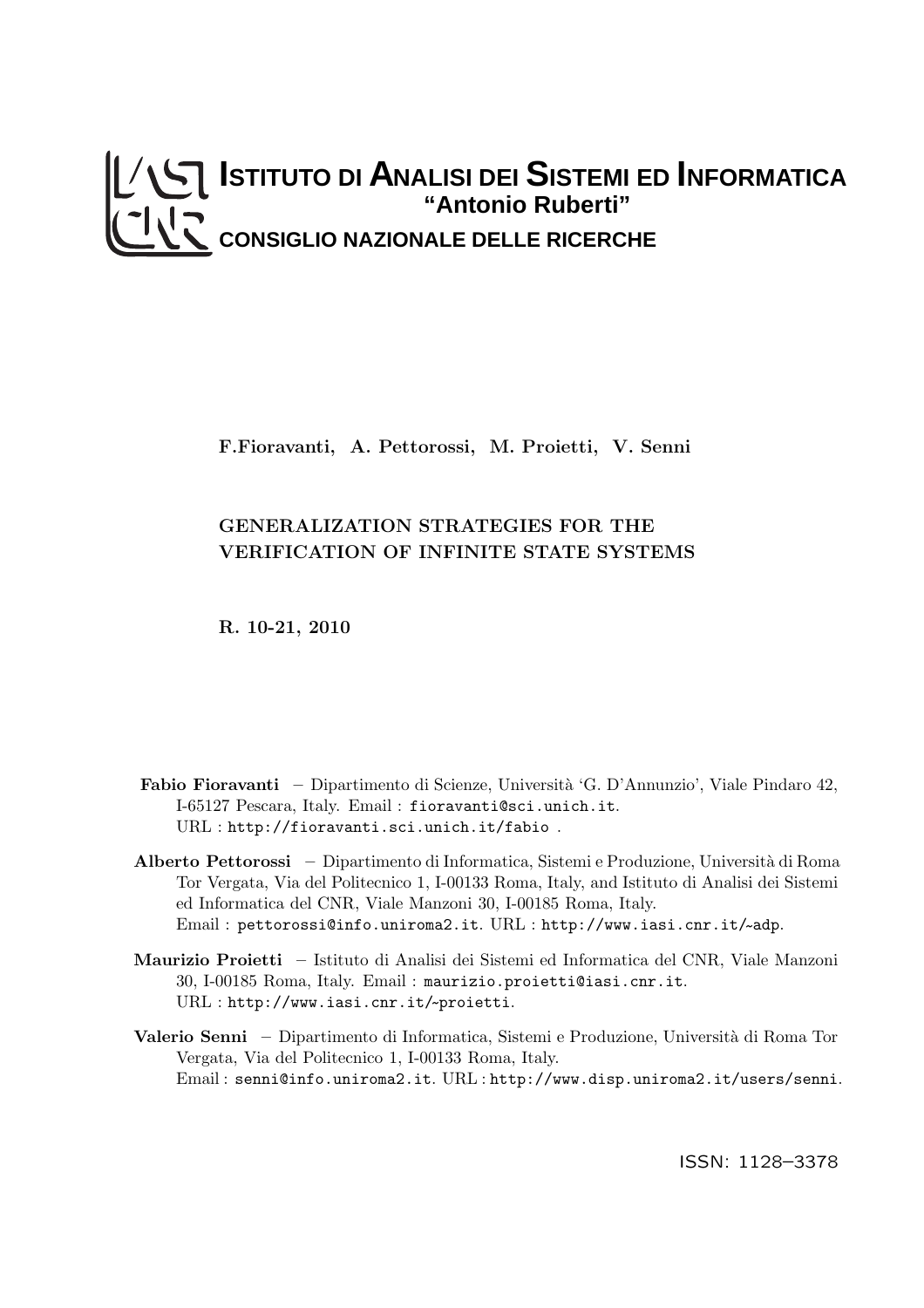Collana dei Rapporti dell'Istituto di Analisi dei Sistemi ed Informatica "Antonio Ruberti", CNR

viale Manzoni 30, 00185 ROMA, Italy

tel.  $++39-06-77161$  $fax ++39-06-7716461$ email: iasi@iasi.cnr.it URL: http://www.iasi.cnr.it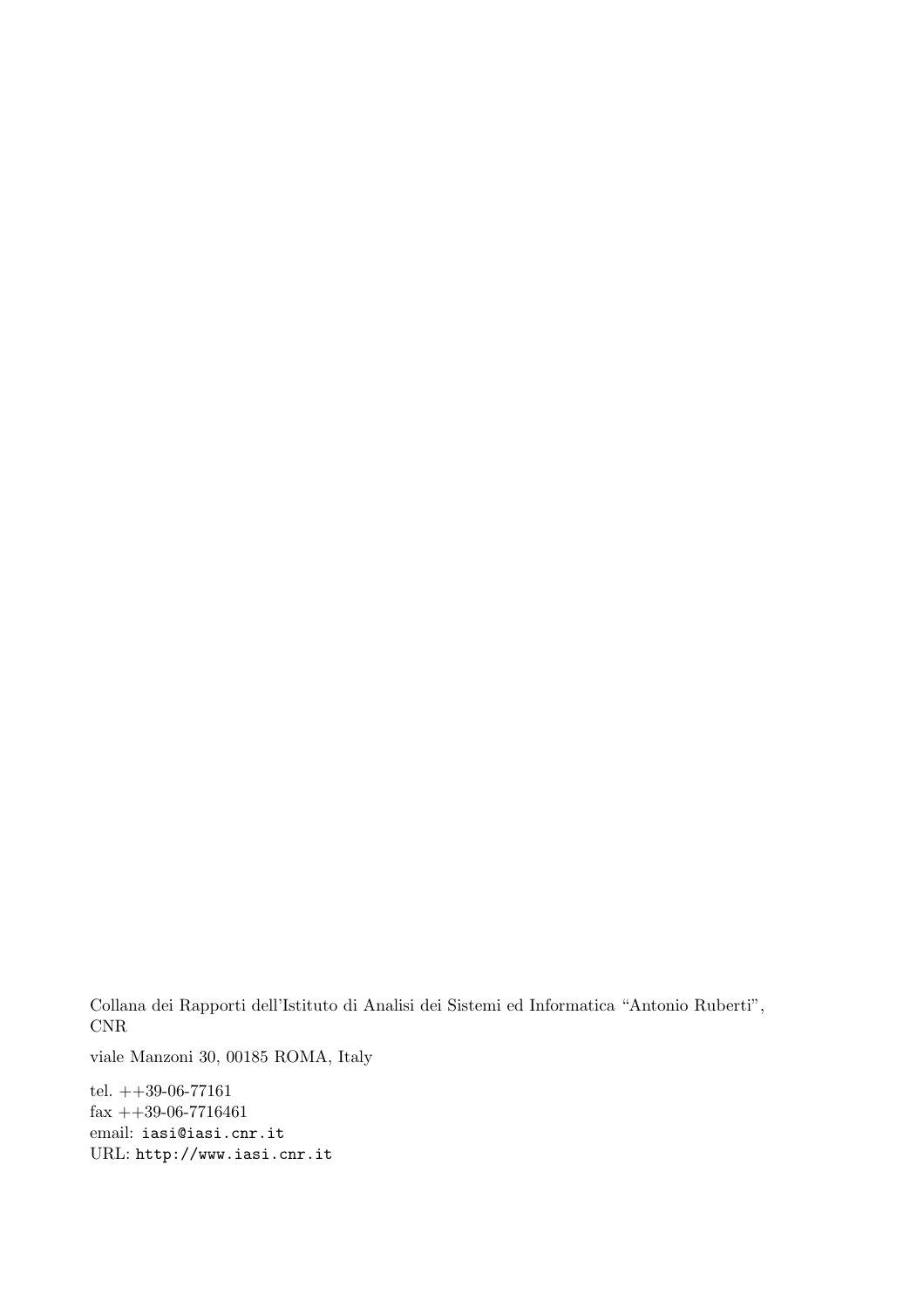# Abstract

We present a method for the automated verification of temporal properties of infinite state systems. Our verification method is based on the specialization of constraint logic programs (CLP) and works in two phases: (1) in the first phase, a CLP specification of an infinite state system is specialized with respect to the initial state of the system and the temporal property to be verified, and (2) in the second phase, the specialized program is evaluated by using a bottomup strategy. The effectiveness of the method strongly depends on the generalization strategy which is applied during the program specialization phase. We consider several generalization strategies obtained by combining techniques already known in the field of program analysis and program transformation, and we also introduce some new strategies. Then, through many verification experiments, we evaluate the effectiveness of the generalization strategies we have considered. Finally, we compare the implementation of our specialization-based verification method to other constraint-based model checking tools. The experimental results show that our method is competitive with the methods used by those other tools.

KEYWORDS: Program Transformation, Program Verification, Constraint Logic Programming, Infinite State Reactive Systems.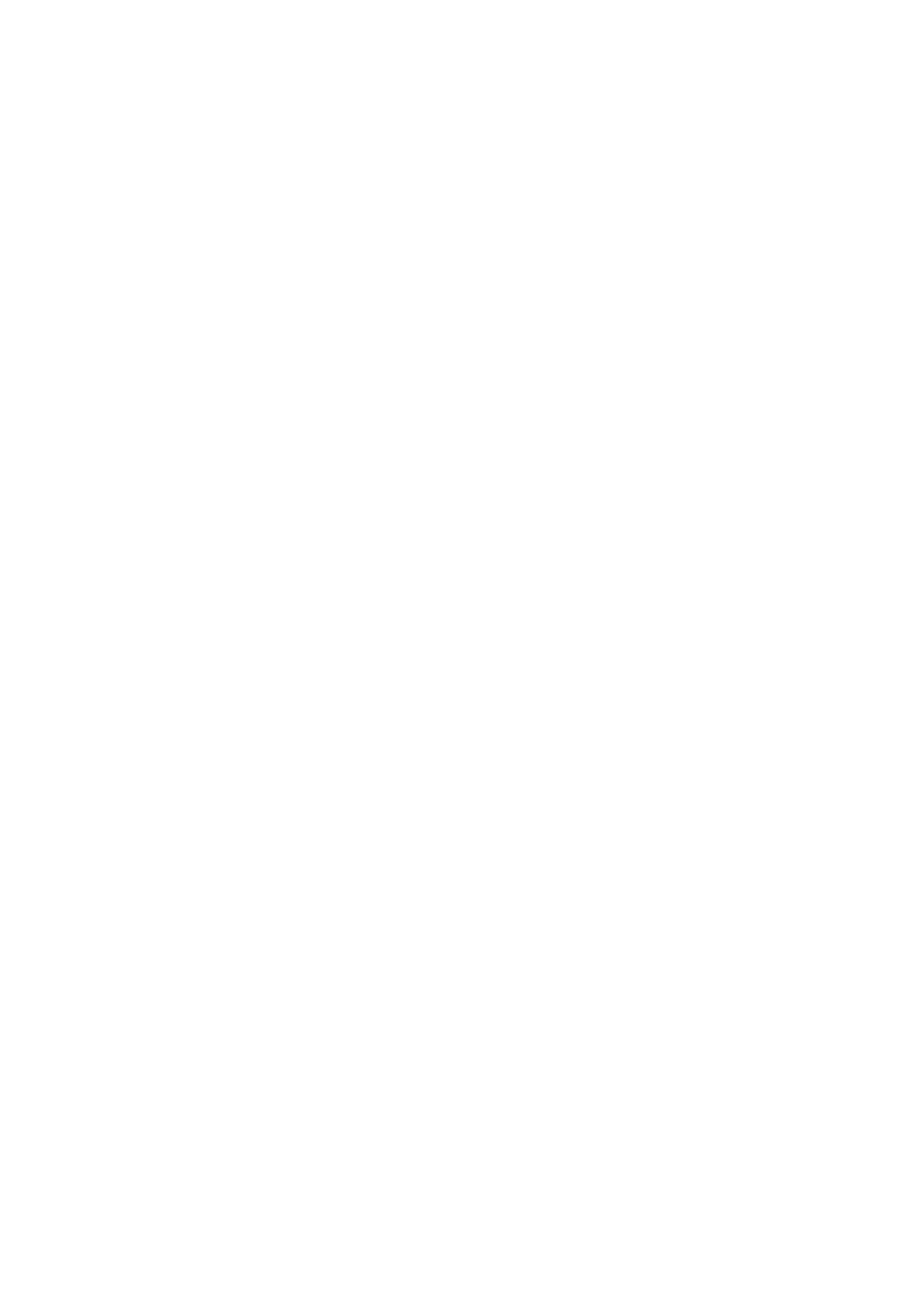#### 1. Introduction

We consider the problem of verifying properties of reactive systems, that is, systems which continuously react to inputs by changing their internal state and producing outputs. One of the most challenging problems in this area is the extension of the model checking technique (see [10] for a thorough overview) from finite state systems to infinite state systems. In infinite state model checking the evolution over time of a system is modelled as a binary transition relation over an infinite set of states and the properties of that evolution are specified by means of propositional temporal formulas. In particular, in this paper we consider the Computation Tree Logic (CTL), which is a branching time propositional temporal logic by which one can specify, among others, the so-called *safety* and *liveness* properties [10].

Unfortunately, the verification of CTL formulas for infinite state systems is, in general, an undecidable problem. Thus, in order to cope with this limitation, various *decidable subclasses* of systems and formulas have been identified (see, for instance, [1, 17]). Other approaches to overcome the undecidability limitation are based on the enhancement of finite state model checking by using either more general *deductive techniques* (see, for instance,  $[43, 47]$ ) or abstractions, by which one can compute conservative approximations of sets of states (see, for instance, [2, 7, 9, 12, 26, 27]).

Constraint logic programming (CLP) provides an excellent framework for specifying and verifying properties of reactive systems [23]. Indeed, the fixpoint semantics of logic programming languages allows us to easily represent the fixpoint semantics of various temporal logics [16, 40, 44] and constraints over the integers or the reals can be used to provide finite representations of infinite sets of states [16, 24].

However, for programs that specify infinite state systems, the proof procedures normally used in CLP, such as the extensions of SLDNF resolution and tabled resolution [8], very often diverge when trying to check some given temporal properties. This is due to the limited ability of these proof procedures to cope with infinitely failed derivations. For this reason, instead of using direct program evaluation, many logic programming-based verification systems make use of reasoning techniques such as: (i) abstract interpretation [4, 16], and (ii) program transformation [19, 36, 38, 41, 45]. In the techniques based on abstract interpretation one can construct approximations of the least and greatest fixpoints of (the immediate consequence operator associated with) a CLP program and then check the properties of interest on these approximations, while in the techniques based on program transformation one can pre-process the specification of a given system and a given property so that the verification itself becomes easier to perform.

This paper presents a verification method based on program specialization, a transformation technique that improves a program by exploiting the knowledge about the specific context where the program is used [25, 31, 35]. The verification method is an extension of the one first proposed in [19] and is applicable to specifications of CTL properties of infinite state systems encoded as CLP programs with locally stratified negation, where the constraints are linear inequations over the rationals. The verification method works in two phases. In Phase (1) we specialize the CLP programs with respect to the initial state of the systems and the temporal properties to be verified, and in Phase (2) we construct the perfect model of the specialized programs derived at the end of Phase (1), by applying a bottom-up evaluation procedure. As we will demonstrate through many examples below, this bottom-up procedure terminates in most cases without the need for abstractions.

The effectiveness of the verification method that we propose, strongly depends on the design of the generalization strategy which has to be applied during the program specialization phase.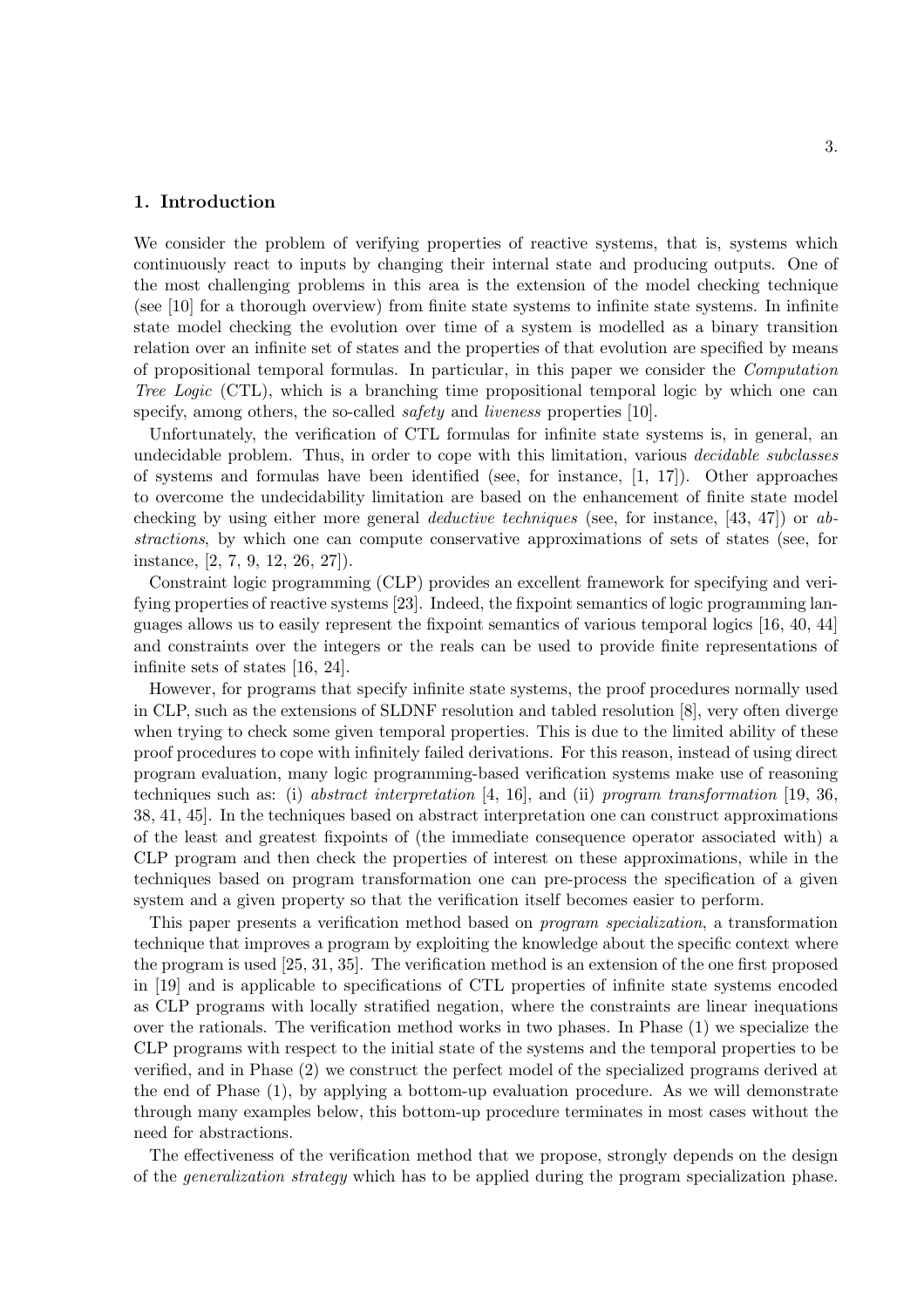Designing a good generalization strategy is not a trivial task: it must guarantee the termination of the specialization phase, and it should also provide a high precision and good performance. These requirements are often conflicting because, on the one hand, the use of a too coarse generalization strategy may determine the non-termination of Phase (2) and, thus, prevent the verification of many interesting properties and, on the other hand, a too specific generalization strategy may lead to verification times which are too long.

In this paper we introduce some new generalization strategies and we also propose various generalization strategies which are obtained by combining old techniques, already considered in the field of program analysis and program transformation (such as the well-quasi orders [33, 34, 37, 48] and the convex hull and widening operators [4, 11, 41]).

Our verification method has been implemented on the MAP transformation system [39]. We evaluate the effectiveness of this method by presenting the results of the experiments we have performed on several infinite state systems and temporal properties. We also compare the implementation of our verification method, with various constraint-based model checking tools and, in particular, with the following ones: (i) ALV [49], a system which combines BDD-based symbolic manipulation for boolean and enumerated types, with a solver for linear constraints on integers, (ii) DMC [16], which computes approximated least and greatest fixpoints of  $CLP(R)$ programs, and (iii) HyTech [29], a model checker for hybrid systems which handles constraints on reals. The experiments we have performed show that our method is effective and competitive with respect to the methods used by the other verification tools we have mentioned above.

The paper is structured as follows. In Section 2 we recall how CTL properties of infinite state systems can be encoded by using locally stratified CLP programs. In Section 3 we present our two-phase verification method. In Section 4 we describe various strategies that can be applied during the specialization phase and, in particular, the generalization strategies used for ensuring the termination of that first phase. In Section 5 we report on some experiments we have performed by using a prototype implemented on the MAP transformation system.

#### 2. Specifying Reactive Systems and CTL Properties by CLP Programs

We assume familiarity with the basic notions of constraint logic programming [30] and model checking [10]. An infinite state system is modelled as a Kripke structure, denoted by a 4-tuple  $\langle S,I,R,L\rangle$ , where S is a set of states,  $I\subseteq S$  is the set of *initial states*, R is a total binary transition relation, and  $L$  is a labeling function that associates with each state the set of elementary properties that hold in that state. A computation path in  $K$  is an infinite sequence of states  $s_0 s_1 \dots$  such that, for every  $i \geq 0$ ,  $s_i R s_{i+1}$ . The state  $s_{i+1}$  is called a *successor* of  $s_i$ . The properties to be verified will be specified as formulas of the *Computation Tree Logic* (CTL), whose syntax is:

 $\varphi ::= e \mid not(\varphi) \mid and(\varphi_1, \varphi_2) \mid ex(\varphi) \mid eu(\varphi_1, \varphi_2) \mid af(\varphi)$ 

where  $e$  belongs to the set  $Elem$  of the elementary properties. Note that, in order to be consistent with the syntax of constraint logic programs, we slightly depart from the syntax of CTL given in [10].

The operators ex, eu, and af have the following semantics. The property  $ex(\varphi)$  holds in a state s if there exists a successor s' of s such that  $\varphi$  holds in s'. The property  $eu(\varphi_1,\varphi_2)$  holds in a state s if there exists a computation path  $\pi$  starting from s such that  $\varphi_1$  holds in all states of a finite prefix of  $\pi$  and  $\varphi_2$  holds in the first state of the rest of the path. The property  $af(\varphi)$ holds in a state s if on every computation path  $\pi$  starting from s there exists a state s' where  $\varphi$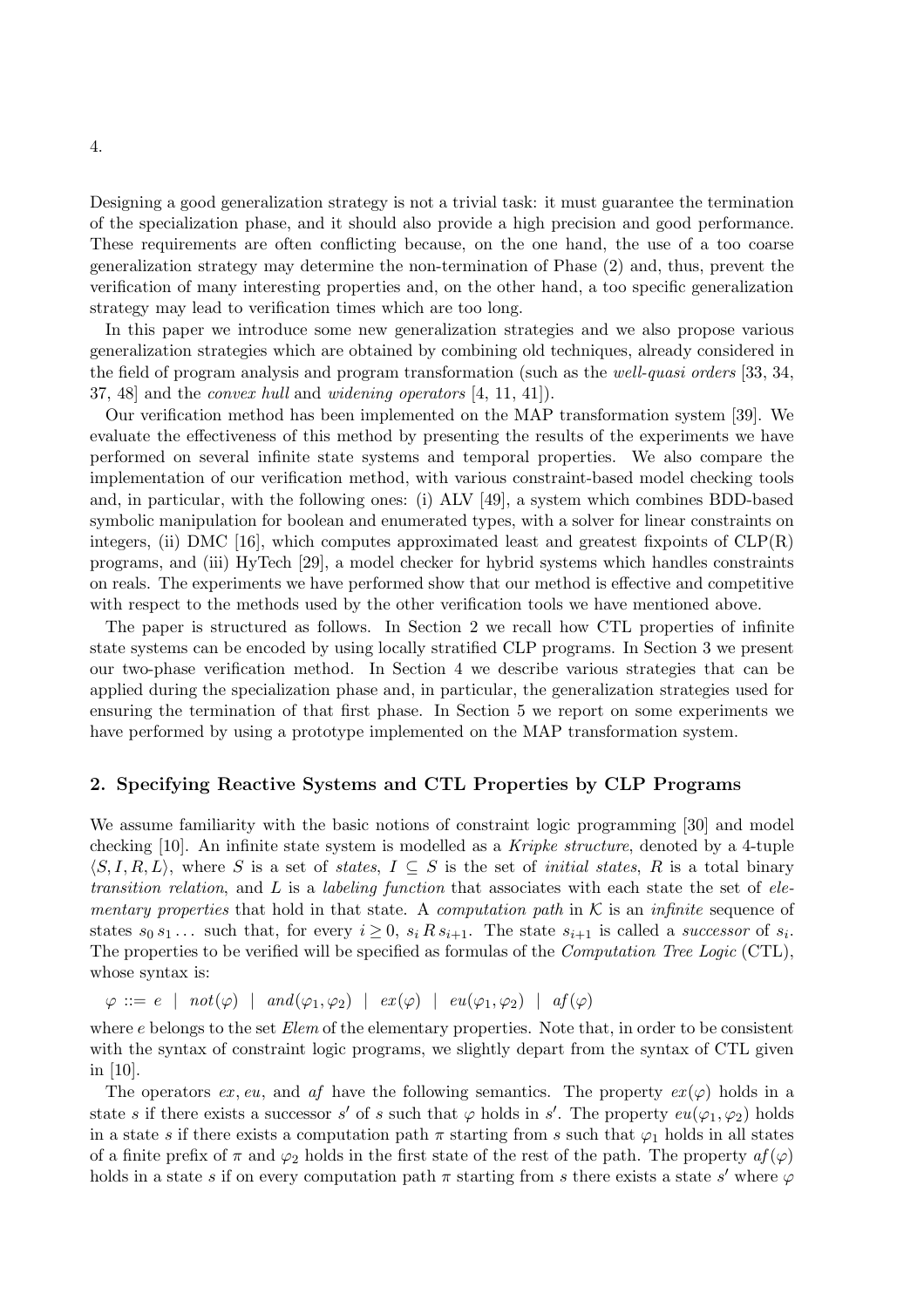holds. Formally, the semantics of CTL formulas is given by defining the satisfaction relation  $\mathcal{K}, s \models \varphi$ , which tells us when a formula  $\varphi$  holds in a state s of the Kripke structure K [10].

The set  $\{ex, eu, af\}$  of operators is sufficient to express all CTL properties, because the other CTL operators can be defined in terms of  $ex, eu$ , and  $af$ . For instance: (i) the formula  $ef(\varphi)$ (which holds in a state s iff there exists a computation path  $\pi$  starting from s and a state on  $\pi$ where  $\varphi$  holds) is defined as  $eu(true, \varphi)$ , and (ii) the formula  $eq(\varphi)$  (which holds in a state s iff there exists a computation path  $\pi$  starting from s such that for every state on  $\pi$  the property  $\varphi$ holds) is defined as  $not(aff(true, \varphi))$ .

In order to encode a Kripke structure and the satisfaction relation as a CLP program we will consider a set C of constraints and an interpretation  $\mathcal D$  for the constraints in C. We assume that: (i)  $C$  contains a set of *atomic constraints*, among which are *true*, *false*, and the equalities between terms, denoted by  $t_1 = t_2$ , (ii) C is closed under *conjunction* (denoted by comma), and (iii) C is closed under *projection*. The projection of a constraint c onto a tuple of variables X, denoted project(c, X), is a constraint such that  $\mathcal{D} \models \forall X$  (project(c, X)  $\leftrightarrow \exists Yc$ ), where Y is the tuple of variables occurring in c and not in X. We also define a partial order  $\subseteq$  on C as follows: for any two constraints  $c_1$  and  $c_2$  in C, we have that  $c_1 \sqsubseteq c_2$  iff  $\mathcal{D} \models \forall (c_1 \rightarrow c_2)$ .

The semantics of a CLP program is defined as a  $\mathcal{D}\text{-model}$  [30], that is, a (possibly infinite) set of ground atoms whose truth implies the truth of all clauses of the program. Similarly to the case of logic programs, every *locally stratified* CLP program  $P$  has a unique *perfect*  $D$ -model (also called *perfect model*, for short) which is denoted by  $M(P)$ . Recall that, for every locally stratified CLP program, the notions of perfect model, stable model, and well-founded model coincide [3].

Now, a Kripke structure  $\langle S, I, R, L \rangle$  can be encoded as a CLP program as follows.

(1) A state in S is encoded as an *n*-tuple  $\langle t_1, \ldots, t_n \rangle$  of terms. In what follows the variables X and Y are assumed to range over S.

(2) An initial state X in I is encoded as a clause of the form:

 $initial(X) \leftarrow c(X),$ 

where  $c(X)$  is a constraint.

(3) The transition relation  $R$  is encoded as a set of clauses of the form:

 $t(X,Y) \leftarrow c(X,Y)$ 

where  $c(X, Y)$  is a constraint. We also introduce a predicate ts such that, for every state X, Ys is a list of all the successor states of X iff  $ts(X, Ys)$  holds, that is, for every state X, the state Y belongs to the list Ys iff  $t(X, Y)$  holds. In [21] the reader will find: (i) an algorithm for deriving the clauses defining ts from the clauses defining  $t$ , and (ii) some conditions that guarantee that Ys is a finite list.

(4) The elementary properties which are associated with each state  $X$  by the labeling function  $L$ , are encoded by a set of clauses of the form:

 $elem(X,e) \leftarrow c(X)$ 

where e is a constant, that is, the name of an elementary property, and  $c(X)$  is a constraint.

The satisfaction relation  $\models$  can be encoded by a predicate sat defined by the following clauses [19] (see also [38, 40] for similar encodings):

- 1.  $sat(X, F) \leftarrow elem(X, F)$
- 2.  $sat(X, not(F)) \leftarrow \neg sat(X, F)$
- 3.  $sat(X, and(F_1, F_2)) \leftarrow sat(X, F_1), sat(X, F_2)$
- 4.  $sat(X, ex(F)) \leftarrow t(X, Y), sat(Y, F)$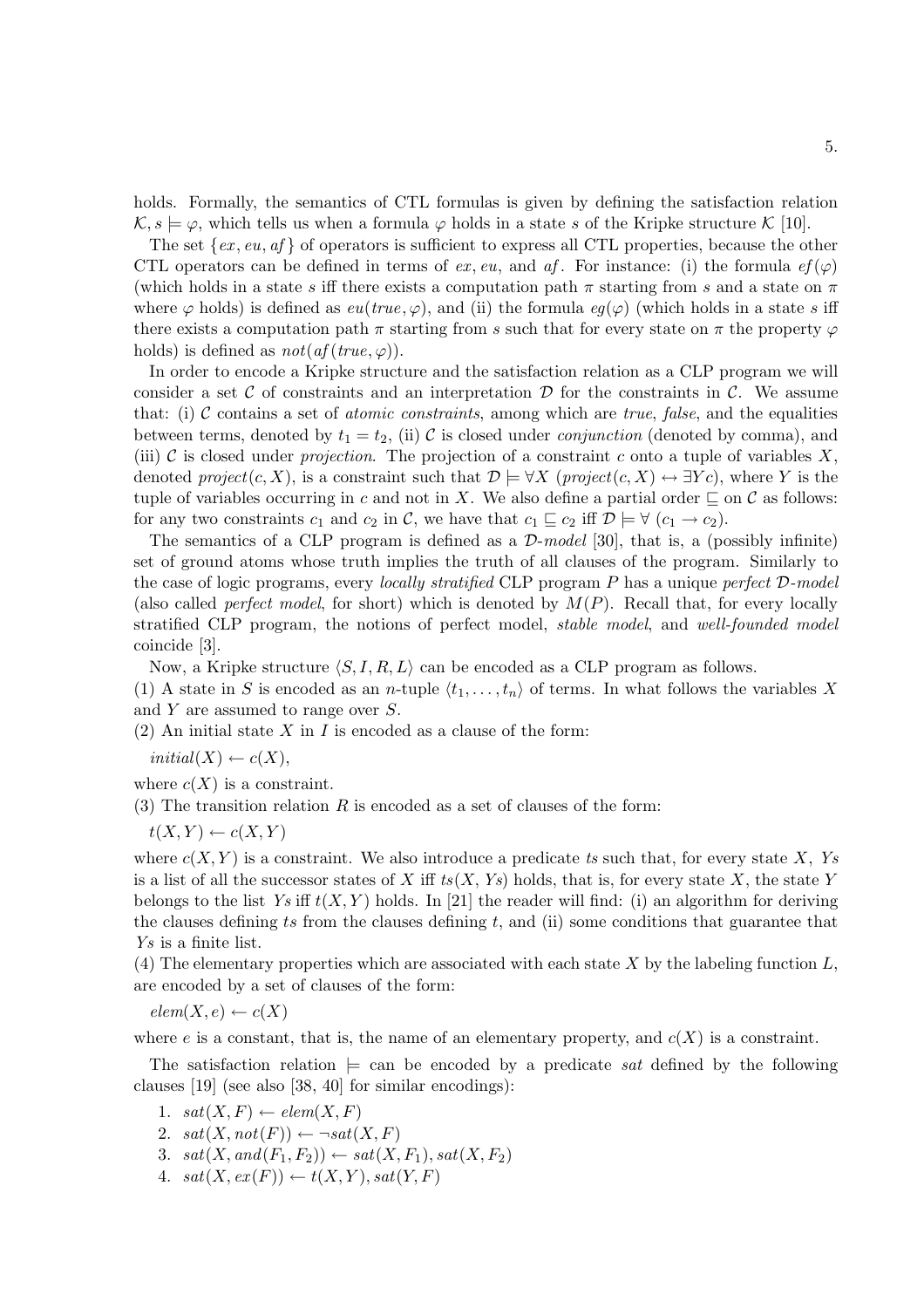- 5.  $sat(X, eu(F_1, F_2)) \leftarrow sat(X, F_2)$
- 6.  $sat(X, eu(F_1, F_2)) \leftarrow sat(X, F_1), t(X, Y), sat(Y, eu(F_1, F_2))$
- 7.  $sat(X, af(F)) \leftarrow sat(X, F)$
- 8.  $sat(X, af(F)) \leftarrow ts(X, Ys), sat\_all(Ys, af(F))$
- 9.  $sat\_all([], F) \leftarrow$
- 10.  $sat\_all([X|Xs], F) \leftarrow sat(X, F), sat\_all(Xs, F)$

Let  $P_K$  denote the constraint logic program consisting of clauses 1–10 together with the clauses defining the predicates *initial*, t, ts, and *elem*. We have that  $P_K$  is locally stratified and, thus, it has a unique perfect model  $M(P_{\mathcal{K}})$ .

Suppose that we want to verify that a CTL formula  $\varphi$  holds for all initial states. In order to do so we define a new predicate prop as follows:

 $prop \equiv_{def} \forall X (initial(X) \rightarrow sat(X, \varphi))$ 

This definition can be encoded by the following two clauses:

- $\gamma_1: \text{ prop} \leftarrow \neg \text{ negprop}$
- $\gamma_2: negprop \leftarrow initial(X), sat(X, not(\varphi))$

The correctness of this encoding is stated by the following Theorem 2.1 (its proof can be found in [21]). Note that program  $P_K \cup \{ \gamma_1, \gamma_2 \}$  is locally stratified and it has a unique perfect model  $M(P_{\mathcal{K}}\cup{\gamma_1,\gamma_2}).$ 

**Theorem 2.1 (Correctness of Encoding)** Let K be a Kripke structure, let I be the set of initial states of K, and let  $\varphi$  be a CTL formula. Then,

for all states  $s \in I$ ,  $\mathcal{K}, s \models \varphi$  iff  $prop \in M(P_{\mathcal{K}} \cup \{\gamma_1, \gamma_2\}).$ 

**Example 1.** Let us consider the reactive system depicted in Figure 1, where a state  $\langle X_1, X_2 \rangle$ , which is a pair of rationals, is denoted by the term  $s(X_1, X_2)$ .

$$
X_2 := X_2 - 1 \n\begin{array}{c}\n\downarrow \\
X_1 \ge 1\n\end{array}\n\begin{array}{c}\n\downarrow \\
\downarrow \\
X_2 \ge 2\n\end{array}\n\begin{array}{c}\nX_2 := X_2 + 1 \\
X_1 \le 2\n\end{array}
$$

Figure 1: A reactive system. In any initial state we have that  $X_1 \leq 0$  and  $X_2 = 0$ . The transitions do not change the value of  $X_1$ .

The Kripke structure  $\mathcal K$  which models that system, is defined as follows. The initial states are given by the clause:

11. initial( $s(X_1, X_2)$ ) ←  $X_1 \leq 0$ ,  $X_2 = 0$ 

The transition relation  $R$  is given by the clauses:

12.  $t(s(X_1, X_2), s(Y_1, Y_2)) \leftarrow X_1 \geq 1, Y_1 = X_1, Y_2 = X_2 - 1$ 

13.  $t(s(X_1, X_2), s(Y_1, Y_2)) \leftarrow X_1 \leq 2, Y_1 = X_1, Y_2 = X_2 + 1$ 

The predicate ts is given by the clauses:

14. 
$$
ts(s(X_1, X_2), [s(Y_1, Y_2)]) \leftarrow X_1 < 1, Y_1 = X_1, Y_2 = X_2 + 1
$$
  
\n15.  $ts(s(X_1, X_2), [s(Y_{11}, Y_{21}), s(Y_{12}, Y_{22})]) \leftarrow X_1 \ge 1, X_1 \le 2,$   
\n $Y_{11} = X_1, Y_{21} = X_2 - 1, Y_{12} = X_1, Y_{22} = X_2 + 1$ 

6.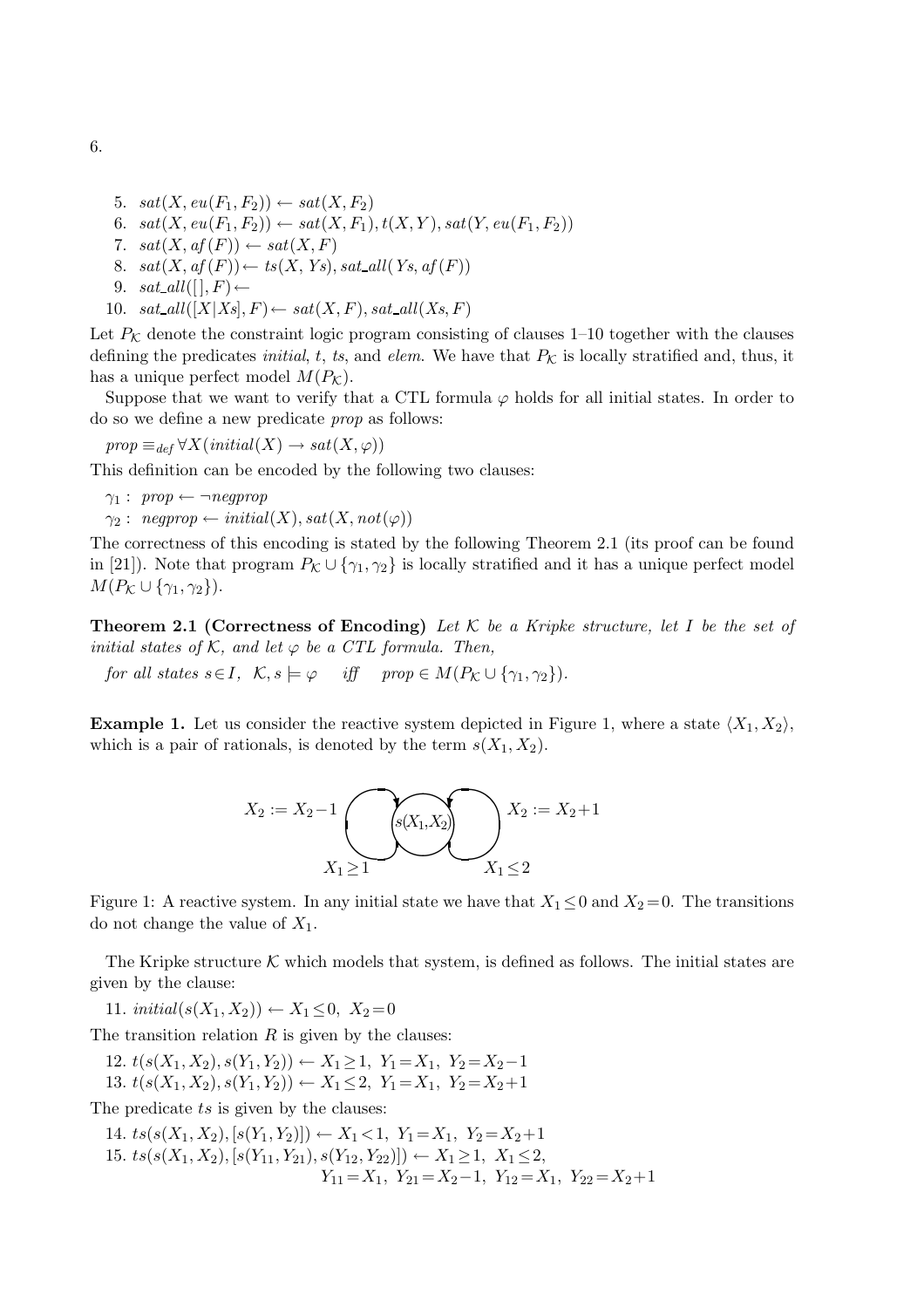16. ts(s(X<sub>1</sub>, X<sub>2</sub>), [s(Y<sub>1</sub>, Y<sub>2</sub>)]) ← X<sub>1</sub> > 2, Y<sub>1</sub> = X<sub>1</sub>, Y<sub>2</sub> = X<sub>2</sub> - 1

The elementary property negative is given by the clause:

17. elem(s(X<sub>1</sub>, X<sub>2</sub>), negative)  $\leftarrow$  X<sub>2</sub> < 0

Suppose that we want to verify the property that in every initial state  $s(X_1, X_2)$ , where  $X_1 \leq 0$ and  $X_2 = 0$ , the CTL formula not (eu(true, negative)) holds, that is, from any initial state it is impossible to reach a state  $s(X'_1, X'_2)$  where  $X'_2 < 0$ . By using the fact that every CTL formula of the form  $not(not(\varphi))$  is equivalent to  $\varphi$ , this property is encoded by the following two clauses:

 $\gamma_1$ : prop  $\leftarrow \neg \text{negprop}$ 

 $\gamma_2$ : negprop ← initial(X), sat(X, eu(true, negative))

Note that, in this example, for the verification of prop the clauses defining the predicate  $sat(X, af(F))$  (that is, clauses 7 and 8 of program  $P_K$ ) are not needed. Thus, clauses 14, 15, and 16, which define the predicate ts, are not needed either.  $\Box$ 

Our encoding of the Kripke structure can easily be extended to provide witnesses of the formulas of the form  $eu(\varphi_1,\varphi_2)$  and counterexamples of the formulas of the form  $af(\varphi)$ , as usual for model checkers of finite state systems [10]. Indeed, in order to do so, it is sufficient to add to the predicate sat an extra argument that recalls the sequence of states (or transitions) constructed during the verification of a given formula. For details, the reader may refer to [21].

# 3. Verifying Infinite State Systems by Specializing CLP Programs

In this section we present a method for checking whether or not  $prop \in M(P_{\mathcal{K}} \cup \{\gamma_1, \gamma_2\})$ , where  $P_K \cup \{\gamma_1,\gamma_2\}$  is a CLP encoding of an infinite state system and prop is a predicate encoding the satisfiability of a given CTL formula.

As already mentioned, the proof procedures normally used in constraint logic programming, such as the extensions to CLP of SLDNF resolution and tabled resolution, very often diverge when trying to check whether or not  $prop \in M(P_{\mathcal{K}} \cup {\gamma_1, \gamma_2})$  by evaluating the query prop. This is due to the limited ability of these proof procedures to cope with infinite failure.

Also the bottom-up construction of the perfect model  $M(P_{\mathcal{K}} \cup \{\gamma_1,\gamma_2\})$  often diverges, because it does not take into account the information about the query prop to be evaluated, the initial states of the system, and the formula to be verified. Indeed, by a naive bottom-up evaluation, the clauses of  $P_K$  may generate infinitely many atoms of the form  $sat(s, \psi)$ . For instance, given a state  $s_0$ , an elementary property f that holds in  $s_0$ , and an infinite sequence  $\{s_i \mid i \in \mathbb{N}\}\$  of distinct states such that, for every  $i \in \mathbb{N}$ ,  $t(s_{i+1}, s_i)$  holds, clauses 5 and 6 generate by bottom-up evaluation the infinitely many atoms  $sat(s_i, eu(true, f))$ , for every  $i \in \mathbb{N}$ , and the infinitely many atoms: (i)  $sat(s_0, f)$ , (ii)  $sat(s_0, eu(true, f))$ , (iii)  $sat(s_0, eu(true, eu(true, f)))$ , ...

In this paper we will show that the termination of the bottom-up construction of the perfect model can be improved by a prior application of program specialization. In particular, in this section we will present our verification algorithm which consists of two phases: Phase (1), in which we specialize the program  $P_K \cup \{ \gamma_1, \gamma_2 \}$  with respect to the query prop, thereby deriving a new program  $P_s$  whose perfect model  $M(P_s)$ , also denoted  $M_s$ , satisfies the following equivalence:  $prop \in M(P_{\mathcal{K}} \cup {\gamma_1, \gamma_2})$  iff  $prop \in M_s$ , and Phase (2), in which we construct  $M_s$  by a bottom-up evaluation.

The specialization phase modifies the initial program  $P_K \cup \{\gamma_1, \gamma_2\}$  by incorporating into the specialized program  $P<sub>s</sub>$  the information about the initial states and the formula to be verified. The bottom-up evaluation of  $P_s$  may terminate more often than the bottom-up evaluation of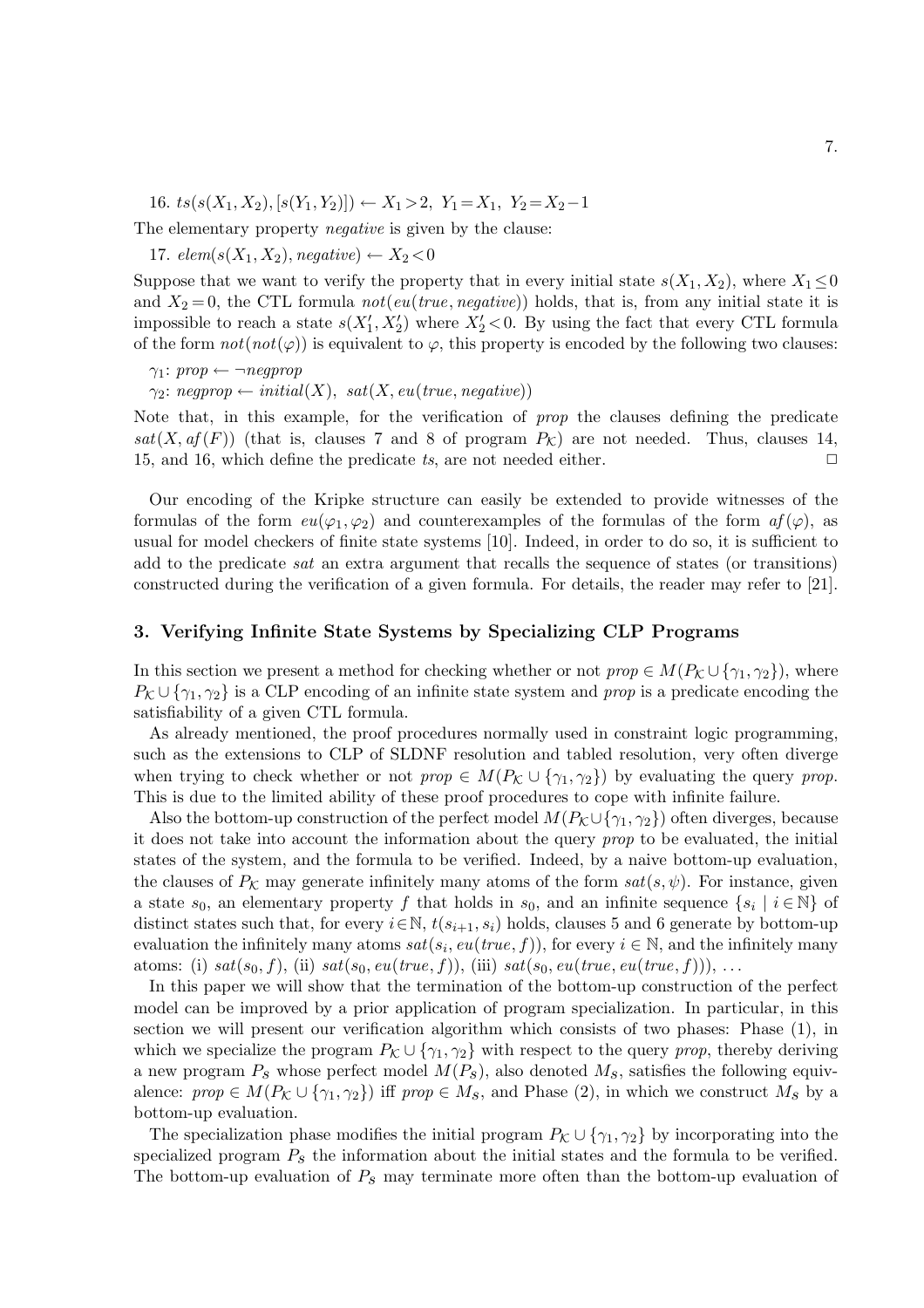the initial program because: (i) it avoids the generation of an infinite set of states that are unreachable from the initial states, and (ii) it generates only specialized atoms corresponding to the subformulas of the formula to be verified.

#### The Verification Algorithm

*Input*: The program  $P_K \cup \{\gamma_1, \gamma_2\}.$ Output: The perfect model  $M_s$  of a CLP program  $P_s$  such that:  $prop \in M(P_{\mathcal{K}} \cup {\gamma_1, \gamma_2})$  iff  $prop \in M_s$ . (Phase 1)  $Specialize(P_{\mathcal{K}} \cup {\gamma_1, \gamma_2}, P_s);$ (Phase 2)  $BottomUp(P_s, M_s)$ 

The Specialize procedure of Phase (1) consists in the iterated application of two subsidiary procedures: (i) the Unfold procedure, which applies the unfolding rule and the clause removal rule, and (ii) the *Generalize&Fold* procedure, which applies the *definition introduction* rule and the folding rule. These program transformation rules are variants of the usual rules considered in the case of logic programs and constraint logic programs (see, for instance, [18, 20, 46]. These variants have been designed to easily meet the objective of performing program specialization.

Procedure Specialize *Input*: The program  $P_K \cup \{\gamma_1, \gamma_2\}.$ Output: A stratified program  $P_s$  such that  $prop \in M(P_K \cup \{ \gamma_1, \gamma_2 \})$  iff  $prop \in M(P_s)$ .  $P_s := \{\gamma_1\}; \quad InDefs := \{\gamma_2\}; \quad Defs := \{\};$ while there exists a clause  $\gamma$  in *InDefs* do  $Unfold(\gamma, \Gamma)$ ; Generalize&Fold(Defs, Γ, NewDefs, Φ);  $P_S := P_S \cup \Phi;$  $InDefs := (InDefs - {\gamma}) \cup NewDefs; \quad Defs := Defs \cup NewDefs;$ end-while

The Unfold procedure takes as input a clause  $\gamma \in InDefs$  and returns as output a set Γ of clauses derived from clause  $\gamma$  by one or more applications of the unfolding rule. A single application of this rule is encoded by the UnfoldOnce function defined below. In the definition of the UnfoldOnce function we use the following notation. Given two atoms  $A$  and  $B$ , we denote by  $A = B$  the constraint: (i)  $t_1 = u_1, \ldots, t_n = u_n$ , if A is of the form  $p(t_1, \ldots, t_n)$  and B is of the form  $p(u_1,\ldots,u_n)$ , for some *n*-ary predicate symbol *p*, and (ii) *false*, otherwise.

**Function**  $UnfoldOnce(\gamma, A)$ Let  $\gamma$  be a clause of the form  $H \leftarrow c, Q, A, R$ , where A is an atom whose predicate is defined in  $P_K$ . Let  $(K_1 \leftarrow c_1, B_1), \ldots, (K_m \leftarrow c_m, B_m)$ , with  $m \geq 0$ , be all (renamed apart) clauses in program  $P_{\mathcal{K}}$  such that, for  $i = 1, \ldots, m$ , the constraint  $(c, A = K_i, c_i)$  is satisfiable.  $UnfoldOnce(\gamma, A) =$  $\{(K \leftarrow c, A = K_1, c_1, Q, B_1, R), \ldots, (K \leftarrow c, A = K_m, c_m, Q, B_m, R)\}\$ 

At the first application of the Unfold procedure, the input clause  $\gamma$  is the clause  $\gamma_2$ : negprop  $\leftarrow$ initial(X), sat(X, not( $\varphi$ )), where initial(X) and  $\varphi$  are the atoms that encode the initial states and the formula to be verified, respectively. The effect of the application of the Unfold procedure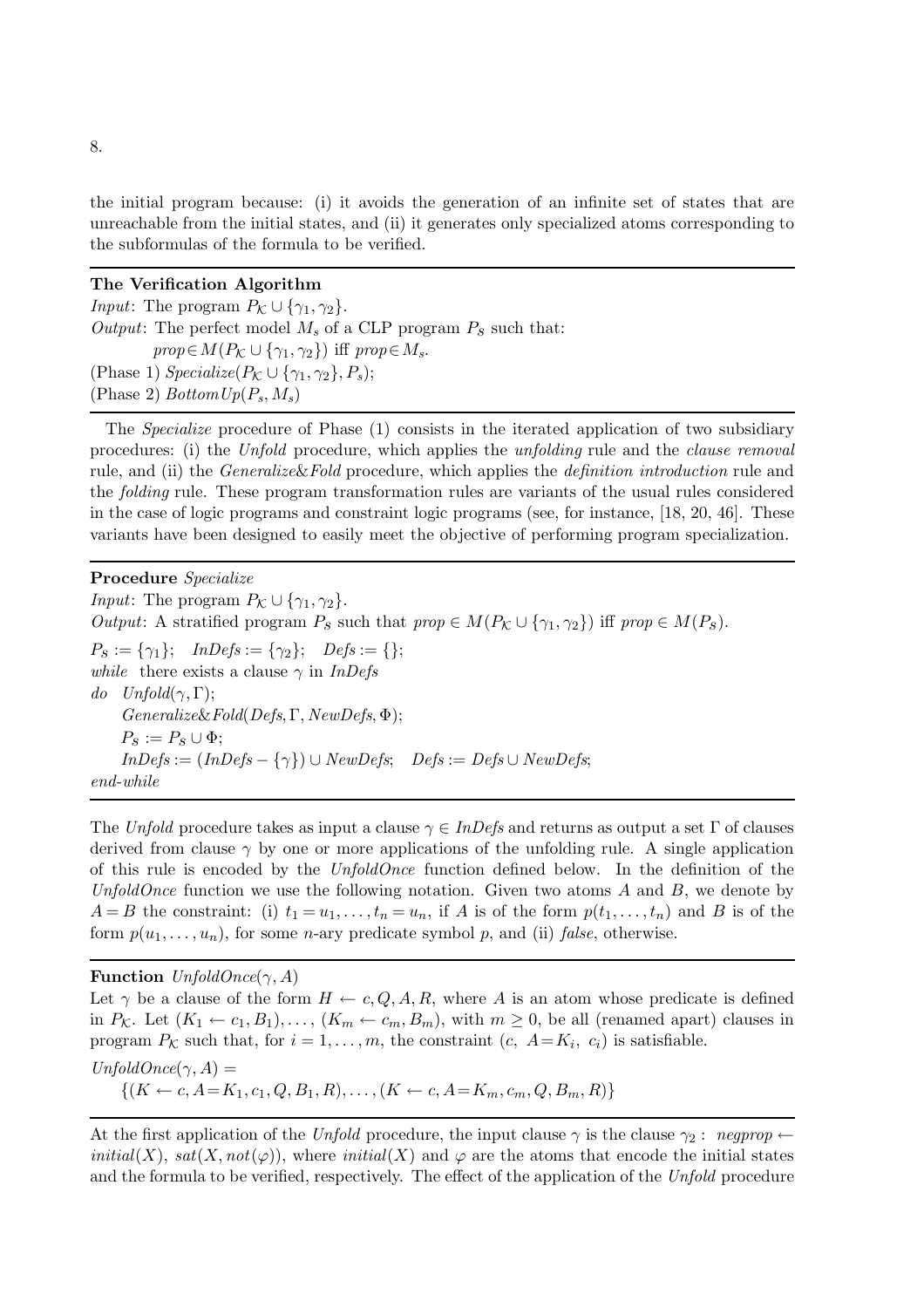is the propagation of the information about the initial states and the property to be verified through the Kripke structure represented by  $P_K$ .

**Procedure**  $Unfold(\gamma, \Gamma)$ *Input*: A clause  $\gamma$  in *InDefs.* Output: A set  $\Gamma$  of clauses. UNFOLD: Let A be any atom in the body of  $\gamma$ ;  $\Gamma := UnfoldOnce(\gamma, A);$ while there exist a clause  $\delta$  in  $\Gamma$  and an atom A in the body of  $\delta$ , such that A is of one of the following forms: (i) initial(s), (ii)  $t(s_1,s_2)$ , (iii)  $ts(s,ss)$ , (iv)  $elem(s,e)$ , (v)  $sat(s,e)$ , where e is an elementary property, (vi)  $sat(s, not(\psi_1))$ , (vii)  $sat(s, and(\psi_1, \psi_2))$ , (viii)  $sat(s, ex(\psi_1))$ , (ix) sat all  $(ss, \psi_1)$ , where ss is a non-variable list do  $\Gamma := (\Gamma - \{\delta\}) \cup UnfoldOnce(\delta, A)$ end-while; Remove Subsumed Clauses: while in  $\Gamma$  there exist two distinct clauses  $\delta: H \leftarrow c$  and  $\eta: H \leftarrow d, G$  such that  $d \sqsubset c$  (that is,  $\eta$  is subsumed by  $\delta$ ) do  $\Gamma := \Gamma - \{\eta\}$ end-while

Due to the structure of the clauses in  $P_{\mathcal{K}}$ , the Unfold procedure terminates for every  $\gamma \in$ InDefs. In particular, in order to enforce termination, every atom of the form  $sat(s, e^{\psi_1}, \psi_2)$ or  $sat(s, af(\psi_1))$  is selected at most once during each application of the procedure.

The Generalize&Fold procedure takes as input the set  $\Gamma$  of clauses produced by the Unfold procedure and introduces a set NewDefs of definitions, that is, clauses each of which is of the form δ: newp(X) ←  $d(X)$ , sat(X, ψ), where newp is a new predicate. Any such clause δ represents a set of states X satisfying the constraint  $d(X)$  and the CTL property  $\psi$ , and incorporates the information propagated by the Unfold procedure about the initial state and property to be verified. All definitions introduced by the *Generalize&Fold* procedure are stored in a set *Defs* and can be used for folding during the current or the future applications of the procedure itself. By folding the clauses in  $\Gamma$  using the definitions in  $Defs\cup NewDefs$ , the procedure derives a new set  $\Phi$  of clauses which are added to the program  $P_s$ .

In the clauses of  $P<sub>s</sub>$  derived upon termination of the *Specialize* procedure, there is no reference to the predicates used in  $P_K \cup \{\gamma_1, \gamma_2\}$ , except for prop and negprop, that is,  $P_S$  provides a definition of prop and negprop in terms of the new predicates introduced by the applications of the Generalize&Fold procedure.

Unfortunately, an uncontrolled application of the *Generalize&Fold* procedure may lead to the introduction of infinitely many new definitions and, therefore, it may make the Specialize procedure not to terminate. In order to guarantee termination, the Generalize&Fold procedure may introduce new definitions which are more general than definitions introduced by previous applications of the procedure, where a definition  $newq(X) \leftarrow g(X)$ , sat $(X, \psi)$  is more general than  $newp(X) \leftarrow b(X)$ ,  $sat(X, \psi)$  if  $b(X) \sqsubset q(X)$ . Thus, more general definitions correspond to larger sets of states.

In order to introduce generalized definitions in a suitable way, we will extend to constraint logic programs some techniques which have been proposed for controlling generalization in pos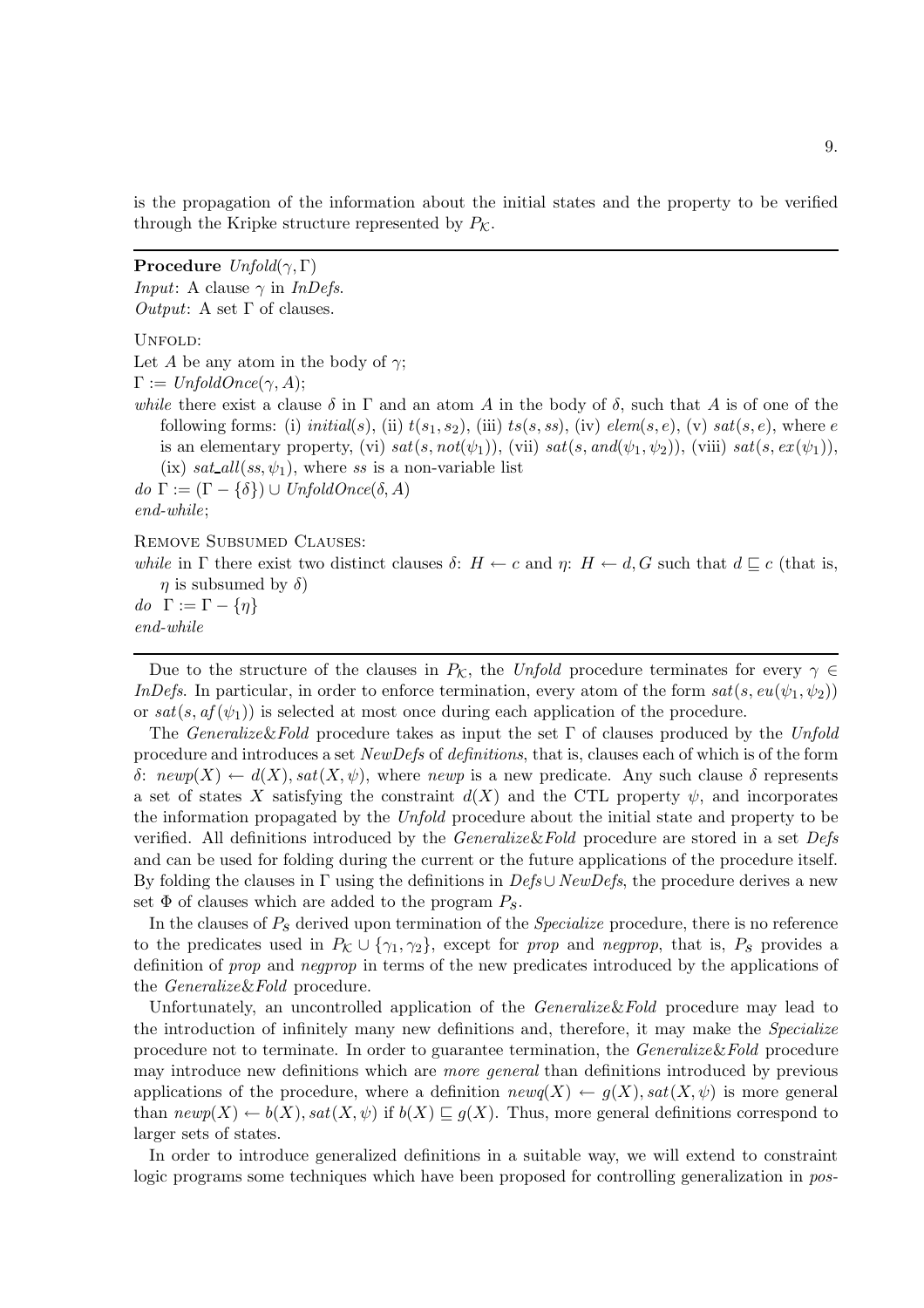itive supercompilation [48] and partial deduction [33, 37]. The details of the Generalize&Fold procedure and the results stating the correctness and the termination of the Specialize procedure will be given in the next section.

In order to compute the perfect model  $M_s$  of  $P_s$  it is convenient to represent sets of ground atoms by sets of facts, that is, sets of (possibly non-ground) clauses of the form  $H \leftarrow c$ , where H is an atom and c is a constraint. A fact  $H \leftarrow c$  represents the set of all the ground instances of H that satisfy c. Clearly, the perfect model of a program may have several different representations as a set of facts. The BottomUp procedure constructs a non-ground representation of  $M_s$  by using the non-ground immediate consequence operator  $S_{P_{\mathcal{S}}}$ , instead of the usual immediate consequence operator  $T_{P_s}$  [30]. Since program  $P_s$  is *stratified* (see in Theorem 4.4 below), in order to construct  $M<sub>s</sub>$ , the BottomUp procedure considers the strata of  $P<sub>s</sub>$ , starting from the lowest stratum and going up to the highest stratum. For each stratum the  $BottomUp$  procedure has to compute the least fixpoint of the restriction of  $S_{P_s}$  to that stratum. Since this fixpoint may be represented by an infinite set of facts, the  $BottomUp$  procedure may not terminate, although there is only a finite number of strata in  $P_s$ . In Section 5 we will see that the BottomUp procedure, applied after the Specialize procedure, terminates in many significant cases and, upon termination, computes a finite non-ground representation of  $M_s$ .

**Example 2.** Let us consider the reactive system  $\mathcal K$  of Example 1. We want to check whether or not prop  $\in M(P_{\mathcal{K}} \cup \{\gamma_1,\gamma_2\})$ , where prop expresses the fact that the formula not(eu(true,negative)) holds in every initial state. Now we have that: (i) by using a traditional Prolog system, the evaluation of the query prop does not terminate in the program  $P_K \cup \{\gamma_1, \gamma_2\}$  because negprop has an infinitely failed SLD tree, (ii) by using the XSB tabled logic programming system, the query prop does not terminate because infinitely many sat atoms are tabled, and (iii) the bottom-up construction of  $M(P_{\mathcal{K}} \cup {\gamma_1, \gamma_2})$  does not terminate because of the presence of clauses 5 and 6 as we have indicated at the beginning of this section.

By applying the *Specialize* procedure to the program  $P_K \cup \{\gamma_1, \gamma_2\}$  (with a suitable generalization strategy, as illustrated in the next section), we derive the following specialized program  $P_{\rm S}$ :

 $\gamma_1$ . prop  $\leftarrow \neg \text{negprop}$ 

 $\gamma_2'$ . negprop  $\leftarrow X_1 \leq 0$ ,  $X_2 = 0$ , new $1(X_1, X_2)$ 

 $\gamma_3$ . new1(X<sub>1</sub>, X<sub>2</sub>) ← X<sub>1</sub> ≤ 0, X<sub>2</sub> = 0, Y<sub>1</sub> = X<sub>1</sub>, Y<sub>2</sub> = 1, new2(Y<sub>1</sub>, Y<sub>2</sub>)

 $\gamma_4$ .  $new2(X_1, X_2) \leftarrow X_1 \leq 0, X_2 \geq 0, Y_1 = X_1, Y_2 = X_2 + 1, new2(Y_1, Y_2)$ 

Note that the *Specialize* procedure has propagated through the program  $P_s$  the constraint  $X_1 \leq 0, X_2 = 0$  characterizing the initial states (see clause 11 of Example 1). This constraint, in fact, occurs in clause  $\gamma_3$  and its generalization  $X_1 \leq 0, X_2 \geq 0$  occurs in clause  $\gamma_4$ . The BottomUp procedure computes the perfect model of  $P_s$ , which is  $M_s = \{prop\}$ , in a finite number of steps (indeed, starting from the lowest stratum, we have that, for all  $X_1, X_2, new2(X_1, X_2)$ , new1( $X_1, X_2$ ), and negprop are all false). Thus, the property not(eu(true, negative)) holds in every initial state of  $K$ .

## 4. Generalization Strategies

The design of a powerful generalization strategy should meet two conflicting requirements. The strategy, in fact, should introduce new definitions which are (i) as general as possible, so as to enforce the termination of the Specialize procedure, and (ii) as specific as possible, so as to retain the maximum information about the initial state and the property to be verified, and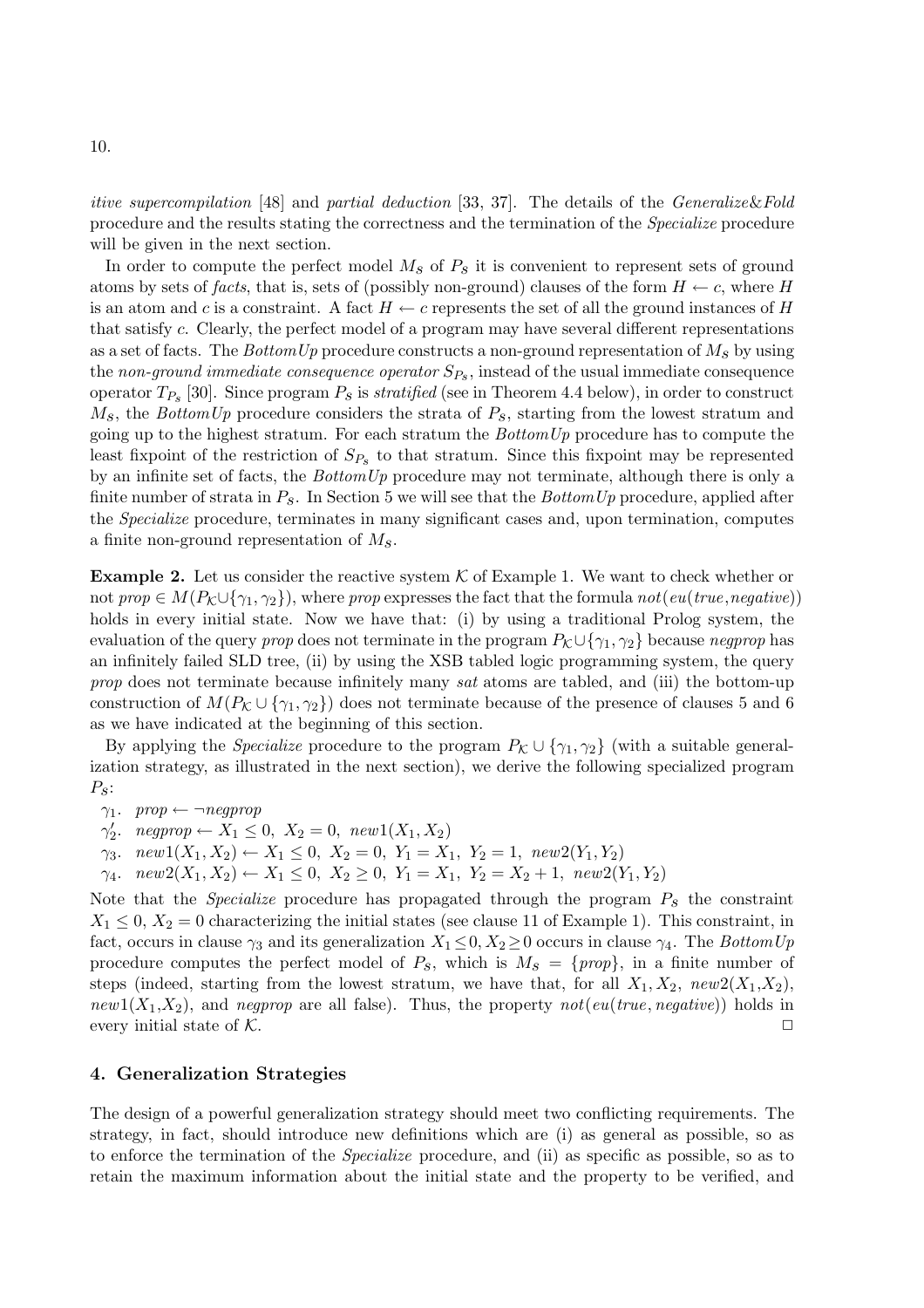produce a program  $P<sub>s</sub>$  for which the *BottomUp* procedure terminates. In this section we present several generalization strategies for coping with those conflicting requirements. These strategies combine various by now standard techniques used in the fields of program transformation and static analysis, such as well-binary relations, well-quasi orderings, widening, and convex hull operators, and variants thereof [4, 11, 33, 34, 37, 41, 48]. All these strategies guarantee the termination of the Specialize procedure. However, since in general the verification problem is undecidable, the power and effectiveness of the different generalization strategies can only be assessed by performing experiments. The results of those experiments will be presented in the next section.

#### 4.1. The Generalize&Fold Procedure

The *Generalize&Fold* procedure makes use of a tree of definitions, called *Definition Tree*, whose nodes are labelled by the clauses in  $Defs \cup {\gamma_2}$ . By construction there is a bijection between the set of nodes of the Definition Tree and  $Defs \cup \{\gamma_2\}$  and, thus, we will identify each node with its label. The root of the Definition Tree is labelled by clause  $\gamma_2$  (recall that  $\{\gamma_2\}$  is the initial value of InDefs) and the children of a clause  $\gamma$  in Defs ∪ { $\gamma_2$ } are the clauses NewDefs derived after applying the procedures  $Unfold(\gamma, \Gamma)$  and  $Generalize\&Fold(Def, \Gamma, NewDef, \Phi)$ . Our Generalize&Fold procedure is based on the combined use of a firing relation and a generalization operator. The firing relation determines when to generalize, while the generalization operator determines how to generalize.

Definition 4.1 (Well-Binary Relation  $\triangleleft$  and Well-Quasi Ordering  $\preceq$ ) A well-binary re*lation* on a set S is a binary relation  $\triangleleft$  such that, for every infinite sequence  $e_0, e_1, \ldots$  of elements of S, there exist i and j such that  $i < j$  and  $e_i \triangleleft e_j$ . A well-quasi ordering (or wgo, for short) on a set S is a reflexive, transitive, well-binary relation  $\precsim$  on S. Given  $e_1$  and  $e_2$  in S, we write  $e_1 \approx e_2$  if  $e_1 \precsim e_2$  and  $e_2 \precsim e_1$ . We say that a wqo  $\precsim$  is thin iff for all  $e \in S$ , the set  $\{e' \in S \mid e \approx e'\}\$ is finite.

**Definition 4.2 (Firing Relation)** A firing relation is a well-binary relation on the set  $C$  of constraints.

The firing relation guarantees that generalization is eventually applied and, thus, its role is similar to the one of the *whistle* algorithm [48].

Definition 4.3 (Generalization Operator ⊖) Let  $\leq$  be a thin wqo on the set C of constraints. A binary operator  $\ominus$  on C is a *generalization operator* with respect to  $\precsim$  if, for all constraints c and d in C, we have: (i)  $d \sqsubseteq c \ominus d$ , and (ii)  $c \ominus d \precsim c$ . (Note that, in general,  $\ominus$ is not commutative.)

The use of a thin wgo in Definition 4.3 guarantees that during the *Specialize* procedure each definition can be generalized a finite number of times only and, thus, the termination of the procedure is guaranteed. Definition 4.3 generalizes several operators proposed in the literature, such as the *most specific generalization* operator [37, 48] and the widening operator [11].

#### Procedure Generalize&Fold

Input: (i) a set Defs of definitions, (ii) a set Γ of clauses obtained from a clause  $\gamma$  by the Unfold procedure, (iii) a firing relation  $\triangleleft$ , and (iv) a generalization operator  $\ominus$ .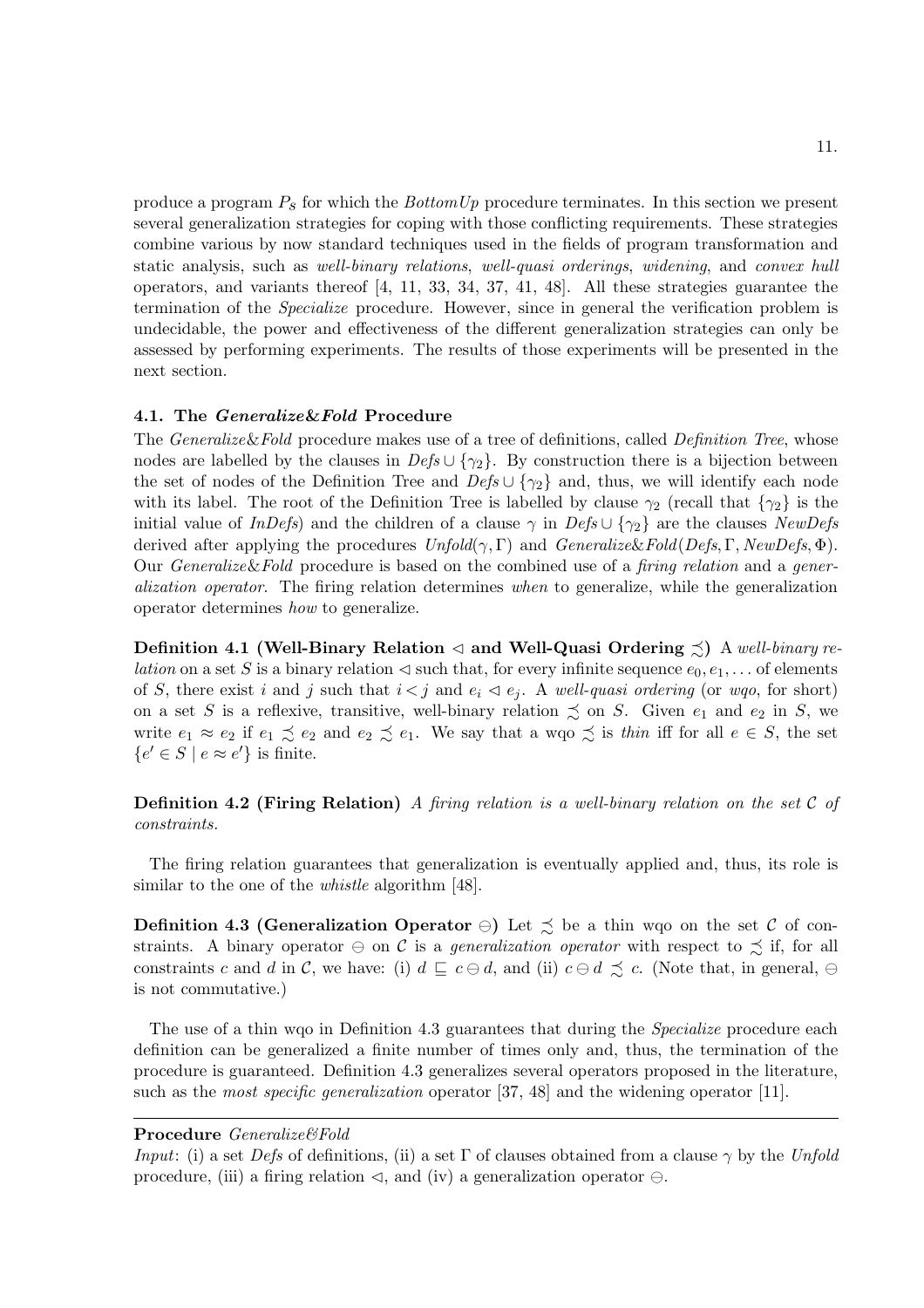12.

Output: (i) A set NewDefs of new definitions, and (ii) a set  $\Phi$  of folded clauses.

 $NewDefs := \emptyset$ ;  $\Phi := \Gamma$ ;

while in  $\Phi$  there exists a clause  $\eta: H \leftarrow e, G_1, L, G_2$ , where L is either  $sat(X, \psi)$  or  $-sat(X, \psi)$ do

GENERALIZE:

Let  $e_n(X)$  be project(e, X).

- 1. if in Defs there exists a clause  $\delta$ :  $newp(X) \leftarrow d(X)$ ,  $sat(X, \psi)$  such that  $e_p(X) \sqsubseteq d(X)$ (modulo variable renaming)
	- then  $NewDefs := NewDefs$
- 2. elseif there exists a clause  $\alpha$  in Defs such that:
- (i)  $\alpha$  is of the form  $newq(X) \leftarrow b(X)$ ,  $sat(X, \psi)$ , and (ii)  $\alpha$  is the most recent ancestor of  $\gamma$  in the Definition Tree such that  $b(X) \lhd e_p(X)$ then  $NewDefs := NewDefs \cup \{newp(X) \leftarrow b(X) \oplus e_p(X), sat(X, \psi)\}\$ 3. else  $NewDefs := NewDefs \cup \{newp(X) \leftarrow e_p(X), sat(X, \psi)\}$

FOLD:

 $\Phi := (\Phi - \{\eta\}) \cup \{H \leftarrow e, G_1, M, G_2\},$  where M is newp(X), if L is sat(X,  $\psi$ ), and M is  $\neg newp(X)$ , if L is  $\neg sat(X, \psi)$ end-while

The following theorem establishes that the *Specialize* procedure always terminates and preserves the perfect model semantics. The proof of this theorem (which is a simple variant of the proof of Theorem 3 in [21]), in order to show that the set of new definitions introduced during the *Specialize* procedure is finite, relies on the hypothesis that the firing relation  $\triangleleft$  is a well-binary relation and the relation  $\precsim$  used in the definition of the generalization operator  $\ominus$ , is a thin wqo.

Theorem 4.4 (Termination and Correctness of the Specialize Procedure) (i) For every input program  $P_K \cup \{\gamma_1, \gamma_2\}$ , for every firing relation  $\triangleleft$ , and for every generalization operator  $\ominus$ , the Specialize procedure terminates. (ii) Let  $P_s$  be the output program of the Specialize procedure. Then (ii.1)  $P_s$  is stratified (and thus, locally stratified), and (ii.2) prop  $\in M(P_K)$  iff  $prop \in M(P_s)$ .

# 4.2. Firing Relations and Generalization Operators on Linear Constraints

In our verification experiments we will consider the set  $Lin_k$  of constraints defined as follows. Every constraint  $c \in Lin_k$  is the conjunction of  $m(\geq 0)$  distinct atomic constraints  $a_1, \ldots, a_m$ and, for  $i = 1, \ldots, m$ , (1)  $a_i$  is either of the form  $p_i \leq 0$  or of the form  $p_i < 0$ , and (2)  $p_i$  is a polynomial of the form  $q_0 + q_1X_1 + \ldots + q_kX_k$ , where  $X_1, \ldots, X_k$  are distinct variables and  $q_0, q_1, \ldots, q_k$  are integer coefficients. An equation  $r = s$  stands for the conjunction of the two inequations  $r \leq s$  and  $s \leq r$ . In the sequel, when we write  $c =_{def} a_1, \ldots, a_m$  we mean that the  $a_i$ 's are the atomic constraints of c. The constraints in  $Lin_k$  are interpreted over the rationals in the usual way.

# 4.2.1. Firing Relations

Now we present four firing relations on the set  $Lin_k$ . These firing relations are called Always, Maxcoeff, Sumcoeff, and Homeocoeff. They are all wqo's.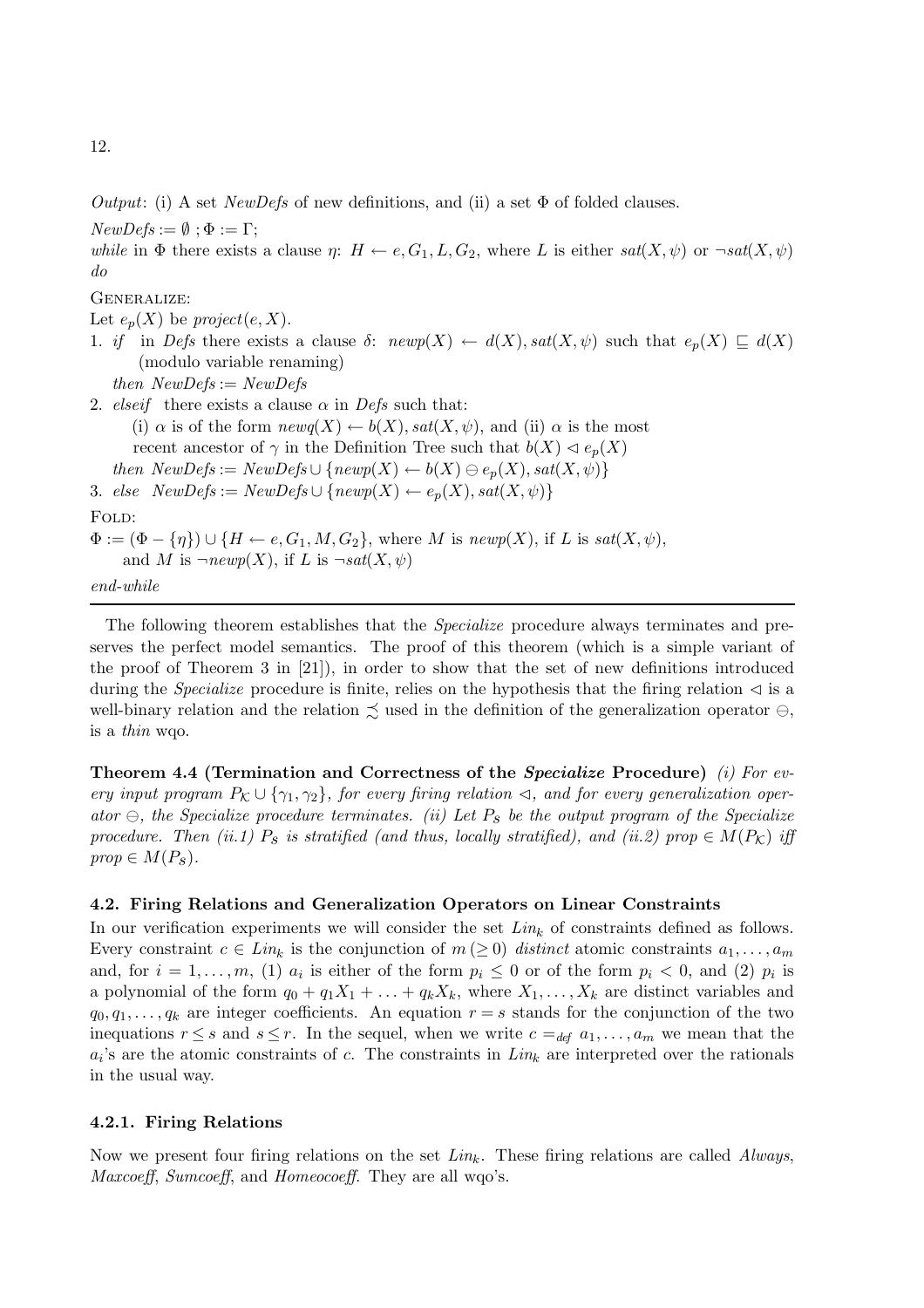| $a_1$          | a <sub>2</sub> |            | $a_1 \precsim_A a_2$ $a_1 \precsim_M a_2$ $a_1 \precsim_S a_2$ $a_1 \precsim_H a_2$ |     |     |  |
|----------------|----------------|------------|-------------------------------------------------------------------------------------|-----|-----|--|
| $1 - 2X_1 < 0$ | $3+X_1 < 0$    | <b>ves</b> | yes                                                                                 | yes | yes |  |
| $2-2X_1+X_2<0$ | $1+3X_1 < 0$   | yes        | yes                                                                                 | no  | no  |  |
| $1+3X_1<0$     | $2-2X_1+X_2<0$ | ves        | no                                                                                  | ves | no  |  |

Table 1: Examples of firing relations  $\precsim_A$ ,  $\precsim_M$ ,  $\precsim_S$ , and  $\precsim_H$ .

(F1) The wqo *Always*, denoted by  $\precsim_A$ , is the relation  $Lin_k \times Lin_k$ .

(F2) The wqo *Maxcoeff*, denoted by  $\precsim_M$ , compares the maximum absolute values of the coefficients occurring in the polynomials. It is defined as follows. For any atomic constraint a of the form  $p < 0$  or  $p \le 0$ , where p is  $q_0 + q_1 X_1 + \ldots + q_k X_k$ , we define maxcoeff(a) = max  $\{|q_0|, |q_1|, \ldots, |q_k|\}$ . Given two atomic constraints  $a_1 =_{def} p_1 < 0$  and  $a_2 =_{def} p_2 < 0$ , we have that  $a_1 \preceq_M a_2$  iff  $maxcoeff(a_1) \preceq maxcoeff(a_2)$ . Similarly, if we are given the atomic constraints  $a_1 =_{def} p_1 \leq 0$  and  $a_2 =_{def} p_2 \leq 0$ . Given two constraints  $c_1 =_{def} a_1, \ldots, a_m$ , and  $c_2 =_{def} b_1, \ldots, b_n$ , we have that  $c_1 \precsim_M c_2$  iff, for  $i = 1, \ldots, m$ , there exists  $j \in \{1, \ldots, n\}$  such that  $a_i \precsim_M b_j$ .

(F3) The wqo Sumcoeff, denoted by  $\precsim_S$ , compares the sum of the absolute values of the coefficients occurring in the polynomials. It is defined as follows. For any atomic constraint a of the form  $p < 0$  or  $p \le 0$ , where p is  $q_0 + q_1 X_1 + \ldots + q_k X_k$ , we define sumcoeff(a)  $= \sum_{j=0}^k |q_j|$ . Given two atomic constraints  $a_1 =_{def} p_1 < 0$  and  $a_2 =_{def} p_2 < 0$ , we have that  $a_1 \precsim_{S} a_2$  iff sumcoeff(a<sub>1</sub>) ≤ sumcoeff(a<sub>2</sub>). Similarly, if we are given the atomic constraints  $a_1 =_{def} p_1 \leq 0$  and  $a_2 =_{def} p_2 \leq 0$ . Given two constraints  $c_1 =_{def} a_1, \ldots, a_m$ , and  $c_2 =_{def} b_1, \ldots, b_n$ , we have that  $c_1 \precsim_S c_2$  iff, for  $i = 1, \ldots, m$ , there exists  $j \in \{1, \ldots, n\}$  such that  $a_i \precsim_S b_j$ .

(F4) The wqo *Homeocoeff*, denoted by  $\precsim_H$ , compares sequences of absolute values of coefficients occurring in polynomials. It is an adaptation to  $Lin_k$  of the *homeomorphic embedding* operator [33, 34, 37, 48]. The wqo  $\precsim_H$  takes into account the commutativity and the associativity of addition and conjunction and it is defined as follows. Given two polynomials  $p_1 =_{def} q_0 + q_1X_1 + \ldots + q_kX_k$ , and  $p_2 =_{def} r_0 + r_1X_1 + \ldots + r_kX_k$ , we have that  $p_1 \precsim_H p_2$ iff there exists a permutation  $\langle \ell_0,\ldots,\ell_k \rangle$  of the indexes  $\langle 0,\ldots,k \rangle$  such that, for  $i = 0,\ldots,k$ ,  $|q_i| \leq |r_{\ell_i}|$ . Given two atomic constraints  $a_1 =_{def} p_1 < 0$  and  $a_2 =_{def} p_2 < 0$ , we have that  $a_1 \preceq_H a_2$  iff  $p_1 \preceq_H p_2$ . Similarly, if we are given the atomic constraints  $a_1 =_{def} p_1 \leq 0$  and  $a_2 =_{def} p_2 \leq 0$ . Given two constraints  $c_1 =_{def} a_1, \ldots, a_m$ , and  $c_2 =_{def} b_1, \ldots, b_n$  we have that  $c_1 \precsim_H c_2$  iff there exist m distinct indexes  $\ell_1, \ldots, \ell_m$ , with  $m \leq n$ , such that  $a_i \precsim_H b_{\ell_i}$ , for  $i=1,\ldots,m$ .

Figure  $2(A)$  illustrates the containment relationships between the firing relations Always, Maxcoeff, Sumcoeff, and Homeocoeff. Note that a generalization operator is applied less often if it is associated with a smaller firing relation. Figure 2(B) will be explained later.

Table 1 provides some examples of the firing relations and, in particular, it shows that the relations *Maxcoeff* and *Sumcoeff* are not comparable.

#### 4.2.2. Generalization Operators

Now we present some generalization operators on  $Lin_k$  which we will use in the verification examples of the next section. For defining these operators we will use the relations  $\precsim_M$ ,  $\precsim_S$ ,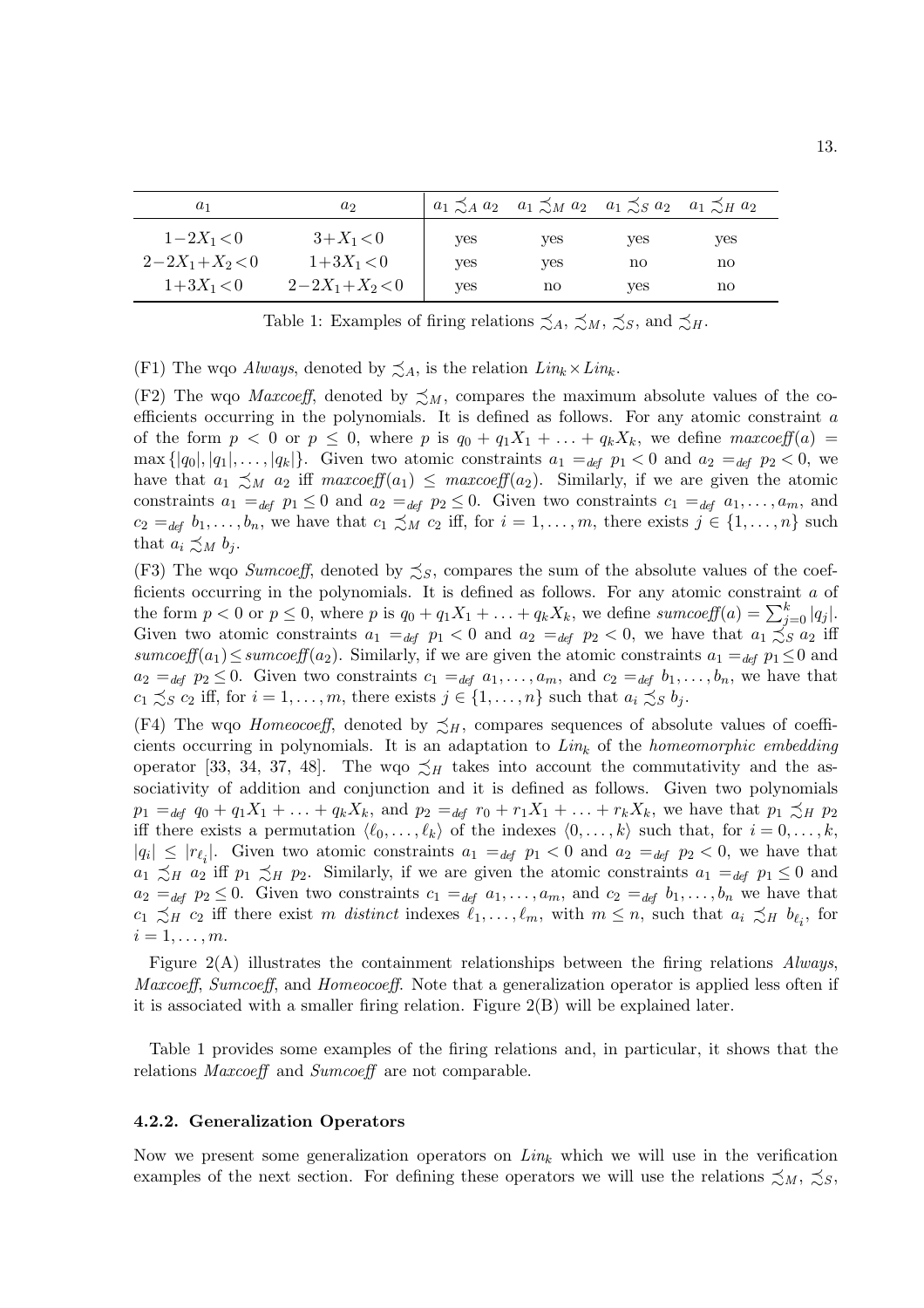

Figure 2: Firing relations and generalization operators. (A) An arrow  $p \rightarrow q$  from firing relation p to firing relation q means  $p \subseteq q$ . (B) An arrow  $q \to h$  from generalization operator q to generalization operator h means  $\ominus_q \sqsubseteq \ominus_h$ .

and  $\preceq_H$ , which are thin wqo's on Lin<sub>k</sub>. On the contrary, the wqo  $\preceq_A$  is not thin and it cannot be used for defining generalization operators.

(G1) Given any two constraints c and d, the operator Top, denoted  $\ominus_T$ , returns true. It can be shown that Top is a generalization operator with respect to any of the thin wqo's  $\precsim_M$ ,  $\precsim_S$ , and  $\preceq_H$ . Since the *Top* operator forgets all information about its operands, it often performs an over-generalization and produces poorly specialized programs (see the experimental evaluation in Section 5).

(G2) Given any two constraints  $c =_{def} a_1, \ldots, a_m$ , and d, the operator Widen, denoted  $\ominus_W$ , returns the constraint  $a_{i1},...,a_{ir}$ , such that  $\{a_{i1},...,a_{ir}\} = \{a_h | 1 \le h \le m \text{ and } d \sqsubseteq a_h\}$ . Thus, Widen returns all atomic constraints of c that are entailed by  $d$  (see [11] for a similar widening operator used in static program analysis). The operator  $\ominus_W$  is a generalization operator w.r.t. any of the thin wqo's  $\preceq_M$ ,  $\preceq_S$ , and  $\preceq_H$ .

(G3) Given any two constraints  $c =_{def} a_1, \ldots, a_m$ , and  $d =_{def} b_1, \ldots, b_n$ , the operator WidenMax, denoted  $\ominus_{WM}$ , returns the conjunction  $a_{i1},\ldots,a_{ir},b_{j1},\ldots,b_{js}$ , where: (i)  $\{a_{i1},\ldots,a_{ir}\} = \{a_h \mid a_{is} \in A_j\}$  $1 \leq h \leq m$  and  $d \sqsubseteq a_h$ , and (ii)  $\{b_{j1},\ldots,b_{js}\} = \{b_k \mid 1 \leq k \leq n \text{ and } b_k \precsim_M c\}.$  The operator WidenSum, denoted  $\ominus_{WS}$ , is defined like WidenMax, with  $\precsim_M$  replaced by  $\precsim_S$ . The operators  $\ominus_{WM}$  and  $\ominus_{WS}$  are generalization operators w.r.t. the thin wqo's  $\precsim_M$  and  $\precsim_S$ , respectively.

The operators *WidenMax* and *WidenSum* are similar to *Widen* but, together with the atomic constraints of c that are entailed by  $d$ , they also return the conjunction of a subset of the atomic constraints of d. Note that the operator WidenHomeo, denoted  $\ominus_{WH}$ , which is defined like WidenMax, with  $\preceq_M$  replaced by  $\preceq_H$ , is not a generalization operator w.r.t.  $\preceq_H$ . Indeed, the constraint  $c \ominus_{WH} d$  may contain more atomic constraints than c and, thus, it may not be the case that  $(c \ominus_{WH} d) \preceq_{H} c$ .

Next we define some generalization operators by using the *convex hull* operator, which sometimes is used in the static program analysis  $[11]$ . The *convex hull* of two constraints c and d in Lin<sub>k</sub>, denoted by ch(c,d), is the least (w.r.t. the  $\subseteq$  ordering) constraint h in Lin<sub>k</sub> such that  $c \sqsubseteq h$  and  $d \sqsubseteq h$ . (Note that  $ch(c,d)$  is unique up to equivalence of constraints.)

(G4) Given any two constraints c and d, let  $ch(c, d)$  be of the form  $b_1, \ldots, b_n$ . The oper-

14.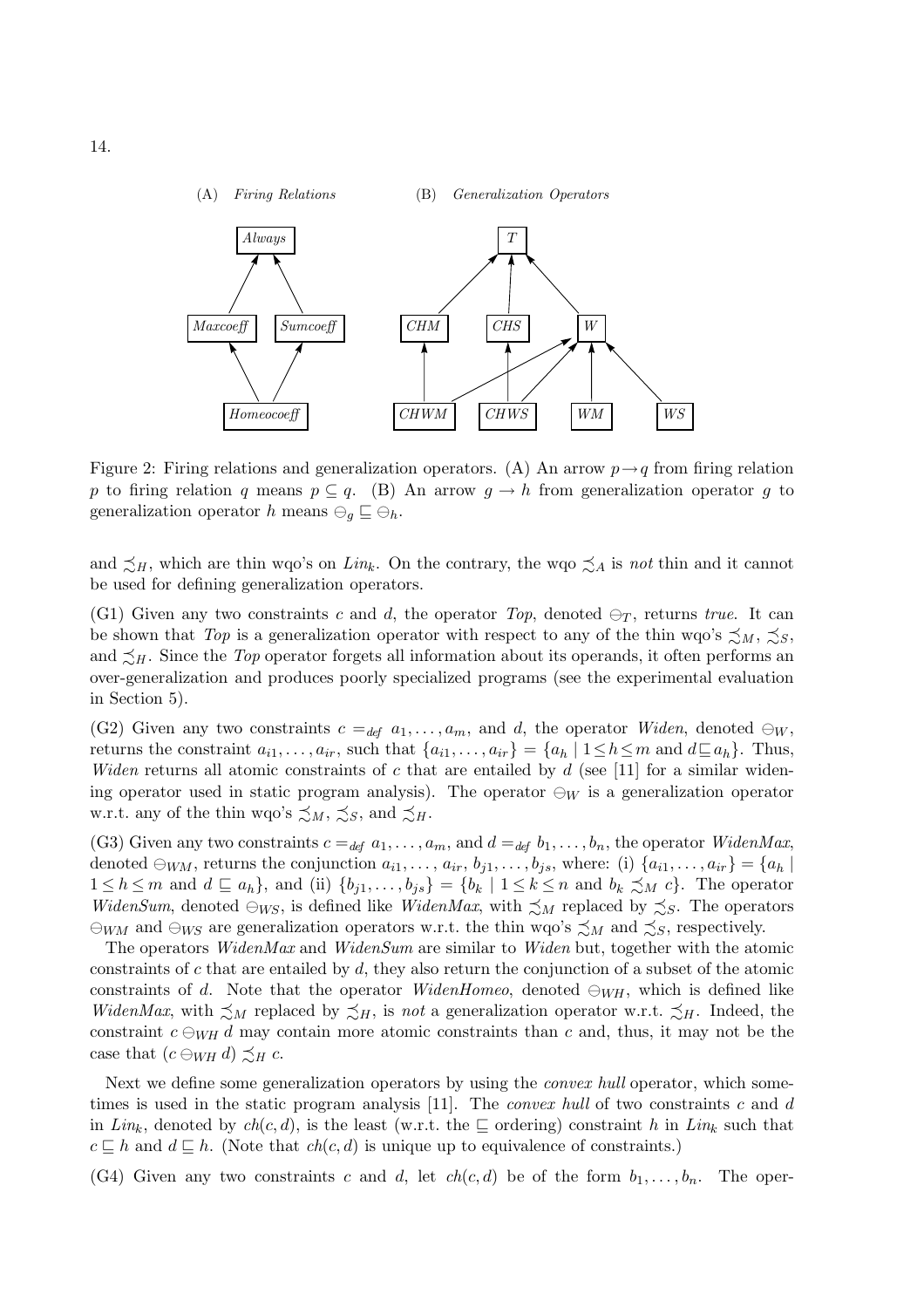| $\mathfrak{c}$       | $-X_1 \leq 0$ , $-2+X_1 \leq 0$ | $1-X_1 \leq 0$ , $-2+X_1 \leq 0$ | $1-X_1 < 0, -1+X_1 < 0$<br>$X_2 \leq 0$ , $-X_2 \leq 0$ |
|----------------------|---------------------------------|----------------------------------|---------------------------------------------------------|
| $\overline{d}$       | $2-X_1 \leq 0$ , $1-X_2 \leq 0$ | $-X_1 < 0$                       | $X_1 < 0, -X_1 < 0$                                     |
|                      |                                 |                                  | $2-X_2 < 0$ , $-2+X_2 < 0$                              |
| $c \ominus_W d$      | $-X_1 < 0$                      | <i>true</i>                      | $-1+X_1<0, -X_2<0$                                      |
| $c \ominus_{WM} d$   | $2-X_1 < 0$ , $1-X_2 < 0$       | $-X_1 < 0$                       | $1-X_1 < 0, -1+X_1 < 0$                                 |
|                      |                                 |                                  | $-X_2 < 0$                                              |
| $c \ominus_{CHM} d$  | $-X_1 < 0$                      | $-X_1 \leq 0$                    | $-X_2 < 0$                                              |
| $c \ominus_{CHWM} d$ | $-X_1 < 0$                      | $-X_1 < 0$                       | $-1+X_1<0, -X_2<0$                                      |

Table 2: Examples of application of generalization operators.

ator CHMax, denoted  $\ominus_{CHM}$ , returns the conjunction  $b_{j1},...,b_{js}$ , such that  $\{b_{j1},...,b_{js}\}=$  ${b_k | 1 \le k \le n \text{ and } b_k \preceq_M c}.$  The operator CHSum, denoted  $\ominus_{CHS}$ , is defined like CHMax, with  $\precsim_M$  replaced by  $\precsim_S$ . The operators  $\ominus_{CHM}$  and  $\ominus_{CHS}$  are generalization operators w.r.t. the thin wqo's  $\precsim_M$  and  $\precsim_S$ , respectively.

Both CHMax and CHSum return the conjunction of a subset of the atomic constraints of  $ch(c, d)$ . Note that an operator similar to CHMax which uses  $\precsim_H$ , instead of  $\precsim_M$ , is not a generalization operator.

(G5) Given any two constraints c and d, we define the operator CHWidenMax, denoted  $\ominus_{CHWM}$ , as follows:  $c \ominus_{CHWM} d =_{def} c \ominus_{WM} ch(c,d)$ . Similarly, we define the operator CHWidenSum, denoted  $\ominus_{CHWS}$ , as follows:  $c \ominus_{CHWS} d =_{def} c \ominus_{WS} ch(c,d)$ . The operators  $\ominus_{CHWN}$  and  $\ominus_{CHWS}$ are generalization operators w.r.t. the thin wqo's  $\precsim_M$  and  $\precsim_S$ , respectively.

Both *CHWidenMax* and *CHWidenSum* return the conjunction of a subset of the atomic constraints of c and a subset of the atomic constraints of  $ch(c, d)$ .

Note that some other combinations of the widening and convex hull operators would not yield new generalization operators. Indeed, for all constraints c and d, we have that: (i)  $c \ominus_T ch(c,d) =$  $c \ominus_T d$ , (ii)  $c \ominus_W ch(c,d) = c \ominus_W d$ , (iii)  $c \ominus_{CHM} ch(c,d) = c \ominus_{CHM} d$ , and (iv)  $c \ominus_{CHS} ch(c,d) = c$  $c \ominus_{CHS} d$ .

It can be shown that the generalization operators defined at points  $(G1)$ – $(G5)$  above are pairwise distinct. Table 2 shows some examples of application of generalization operators.

In order to compare our generalization operators we extend the ⊑ partial ordering on constraints to a partial ordering, also denoted  $\sqsubseteq$ , on generalization operators, as follows:  $\ominus_1 \sqsubseteq \ominus_2$ (that is,  $\ominus_1$  is less general than  $\ominus_2$ ) iff, for all constraints c and d,  $(c\ominus_1 d) \sqsubseteq (c\ominus_2 d)$ . Figure 2(B) shows the relationships between generalization operators. The operators not connected by any sequence of arrows are not comparable w.r.t. ⊑.

#### 5. Experimental Evaluation

In this section we present the results of the experiments we have performed on several examples of verification of infinite state reactive systems. We have implemented the verification algorithm presented in Section 2 using MAP [39], an experimental system for transforming constraint logic programs. The MAP system is implemented in SICStus Prolog 3.12.8 and uses the clpq library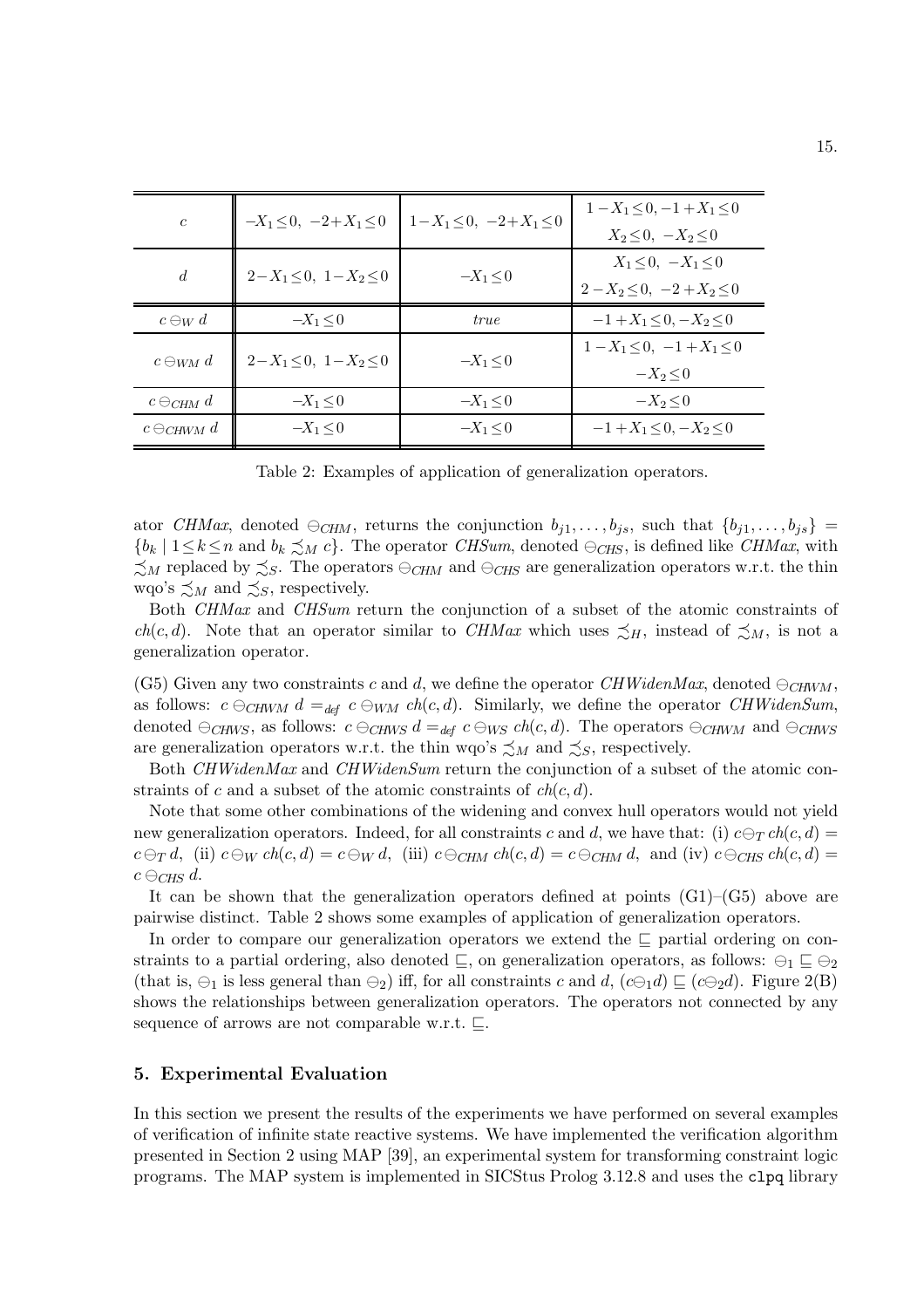to operate on constraints.

We have considered the following *mutual exclusion* protocols and we have verified some of their properties. (i) Bakery [16]: we have verified safety (that is, mutual exclusion) and liveness (that is, starvation freedom) in the case of two processes, and safety in the case of three processes; (ii)  $MutAst$  [32]: we have verified safety in the case of two processes; (iii) Peterson [42]: we have verified safety in the case of  $N \geq 2$ ) processes by considering a *counting abstraction* of the protocol [13]; and (iv) Ticket [16]: we have verified safety and liveness in the case of two processes.

We have also verified safety properties of the following *cache coherence* protocols: (v) Berkeley RISC, (vi) DEC Firefly, (vii) IEEE Futurebus+, (viii) Illinois University, (ix) MESI, (x) MOESI, (xi) Synapse  $N+1$ , and (xii) Xerox PARC Dragon. We have considered parameterized versions of the protocols  $(v)$ –(xii), that is, protocols designed for an arbitrary number of processors. We have applied our verification method to the counting abstractions described in [13].

Then we have verified safety properties of the following systems. (xiii) Barber [6]: we have considered a parameterized version of this protocol with a single barber process and an arbitrary number of customer processes; (xiv) *Bounded Buffer* and *Unbounded Buffer*: we have considered protocols for two producers and two consumers which communicate via a bounded and an unbounded buffer, respectively (the encodings of these protocols are taken from [16]); (xv) Consprodjava, which is (a counting abstraction of) a producer–consumer Java program realized using threads: we have verified that for any number of threads there is no deadlock [5]; (xvi)  $CSM$  is a central server model described in [15]; (xvii) *Consistency*, which is a directory-based consistency protocol for client–server distributed systems (proposed by Steven German) [5, 14]: we have considered two versions of the system and we have verified that mutual exclusion is preserved for any number of processes; (xviii) *Insertion Sort* and *Selection Sort*: we have considered the problem of checking array bounds of these two sorting algorithms, parameterized w.r.t. the size of the array, as presented in [16]; (xix) Office Light Control [49] is a protocol for controlling how office lights are switched on and off, depending on room occupancy; (xx) Reset Petri Net is a Petri Net augmented with reset arcs: we have considered a reachability problem for a net which is a variant of one presented in [36]; (xxi) Kanban is a Petri Net modelling a concurrent production system [5]: we have verified that the value of certain control variables are bound within some specified limits; (xxii) Train is an encoding of a control system for speed regulation of subway trains [5, 28]: we have verified that a train is never too early or too late with respect to its expected arrival time.

Tables 3 and 4 show the results of running the MAP system on the above examples by using the firing relation *Always* in conjunction with each of the eight generalization operators introduced in Section 4. In particular, Table 3 reports, for each example, the total verification time, that is, the time taken by the *Verification* algorithm, if it terminates, and Table 4 reports the *specialization time*, that is, the time taken by the *Specialize* procedure only. For a meaningful comparison between total specialization times, we have omitted from Table 4 the times relative to the Consprodjava example, for which the Specialize procedure does not terminate when using some of the generalization operators.

Let us compare the various generalization operators with respect to *precision*, that is, with respect to the number of properties verified. As expected, we have that precision increases when we use less general generalization operators, that is, precision is anti-monotonic with respect to the  $\subseteq$  relation (precision increases when going down in Figure 3(B)). This antimonotonicity is explained by the fact that the use of less general generalization operators may produce specialized programs that better exploit the information about both the initial state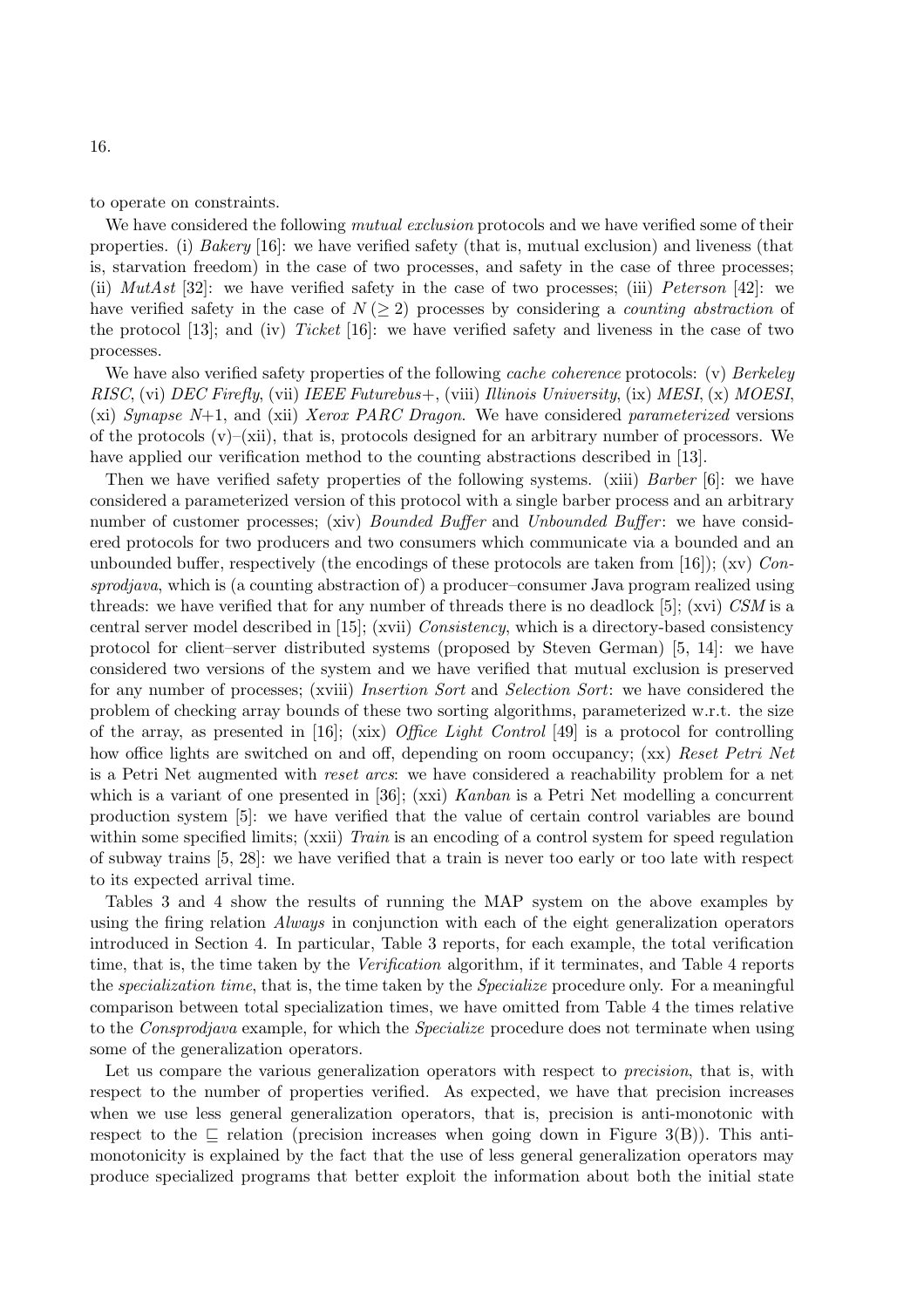|                       | T        | W        | <b>CHM</b> | <b>CHS</b> | <b>CHWM</b> | CHWS       | <b>WM</b>         | W <sub>S</sub> |
|-----------------------|----------|----------|------------|------------|-------------|------------|-------------------|----------------|
| Bakery2 (safety)      | 80       | 150      | 30         | 30         | 40          | 50         | 30                | 20             |
| Bakery2 (liveness)    | $\infty$ | $\infty$ | 110        | 100        | 130         | 120        | 90                | 60             |
| Bakery3 (safety)      | 3940     | 4900     | 430        | 430        | 460         | 460        | 170               | 170            |
| MutAst                | 2330     | 320      | 390        | 400        | 420         | 440        | 80                | 160            |
| Peterson              | $\infty$ | $\infty$ | 860        | 870        | 1380        | 1410       | 190               | 220            |
| Ticket (safety)       | 20       | 30       | 30         | 20         | 20          | 10         | 20                | 20             |
| Ticket (liveness)     | 110      | 100      | 100        | 100        | 80          | 90         | 80                | 110            |
| Berkeley RISC         | 30       | 30       | 180        | 170        | 210         | <b>200</b> | 30                | 30             |
| DEC Firefly           | 70       | 130      | 200        | 130        | 310         | 320        | 20                | 30             |
| IEEE Futurebus+       | 16380    | 47570    | $\infty$   | 47120      | 75860       | 47630      | 110               | 2460           |
| Illinois University   | 100      | 70       | 50         | 60         | 50          | 50         | 10                | 30             |
| <b>MESI</b>           | 70       | 40       | 250        | 250        | 130         | 130        | 30                | 30             |
| <b>MOESI</b>          | 100      | 150      | 330        | 170        | 120         | 170        | 40                | 60             |
| Synapse $N+1$         | 10       | 20       | 10         | 30         | 30          | 30         | 20                | 20             |
| Xerox PARC Dragon     | 50       | 60       | 220        | 220        | 280         | 270        | 30                | 30             |
| Barber                | $\infty$ | 28440    | 2000       | 2050       | 2530        | 2560       | $1\overline{160}$ | 1220           |
| <b>Bounded Buffer</b> | 30       | 360      | 9490       | 9570       | 5800        | 5840       | 3580              | 3580           |
| Unbounded Buffer      | $\infty$ | $\infty$ | 410        | 400        | 420         | 420        | 3810              | 3810           |
| Consprodjava          | $\infty$ | $\infty$ | $\infty$   | $\infty$   | $\infty$    | $\infty$   | 25300             | $\infty$       |
| <b>CSM</b>            | $\infty$ | $\infty$ | 3820       | 3880       | 4830        | 4860       | 6410              | 6540           |
| Consistency v1        | $\infty$ | $\infty$ | 410        | 450        | 780         | 780        | 70                | 60             |
| Consistency $v2$      | $\infty$ | 70       | 110        | 130        | 220         | 260        | 40                | 60             |
| <b>Insertion Sort</b> | 80       | 70       | 130        | 120        | 160         | 170        | 100               | 90             |
| Selection Sort        | $\infty$ | $\infty$ | $\infty$   | 160        | 230         | 180        | $\infty$          | 180            |
| Office Light Control  | 50       | 40       | 50         | 50         | 50          | 50         | $50\,$            | 50             |
| Reset Petri Net       | $\infty$ | $\infty$ | $\infty$   | $\infty$   | $\infty$    | $\infty$   | 20                | 20             |
| Kanban                | $\infty$ | $\infty$ | 15630      | 15800      | 17790       | 18040      | 8130              | 8000           |
| Train                 | $\infty$ | 1440     | 3420       | 6290       | 3680        | 6650       | 30900             | 57260          |

Table 3: Verification times for the MAP system. For each example we show the total verification time (Phases 1 and 2) obtained by using the firing relation Always in conjunction with the generalization operators:  $\ominus_T$ ,  $\ominus_{W}$ ,  $\ominus_{CHM}$ ,  $\ominus_{CHWM}$ ,  $\ominus_{CHWS}$ ,  $\ominus_{WM}$ , and  $\ominus_{WS}$ . Times are expressed in milliseconds (ms). The precision is 10 ms. '0' means termination in less than 10 ms. ' $\infty$ ' means no answer within 100 seconds.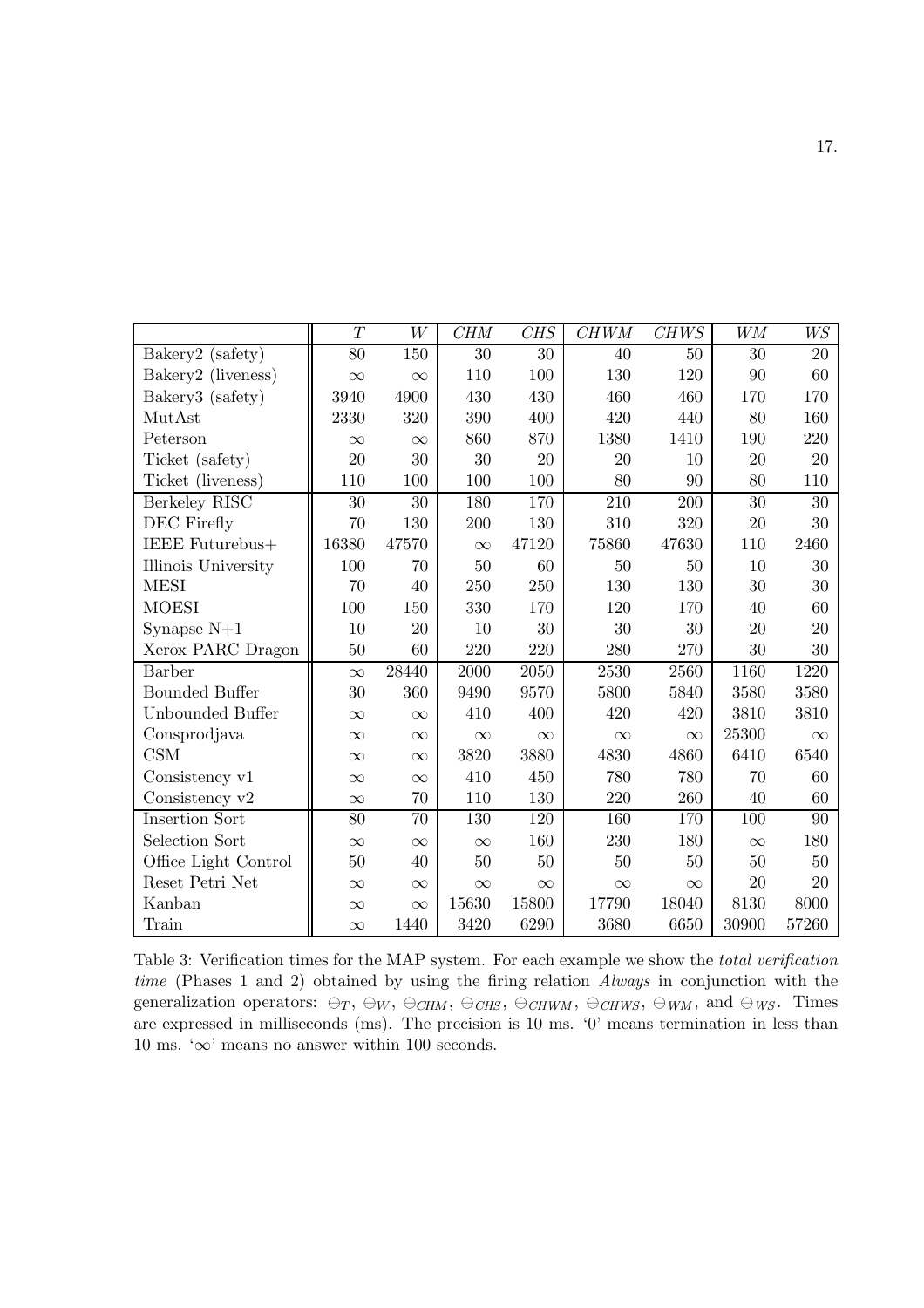|                       | $\overline{T}$ | W    | <b>CHM</b> | <b>CHS</b> | <b>CHWM</b> | <b>CHWS</b> | <b>WM</b> | WS    |
|-----------------------|----------------|------|------------|------------|-------------|-------------|-----------|-------|
| Bakery2 (safety)      | 20             | 60   | 30         | 30         | 40          | 50          | 30        | 20    |
| Bakery2 (liveness)    | 80             | 120  | 80         | 70         | 90          | 80          | 60        | 30    |
| Bakery3 (safety)      | 690            | 610  | 410        | 410        | 440         | 440         | 160       | 160   |
| MutAst                | 210            | 280  | 360        | 370        | 400         | 420         | 70        | 140   |
| Peterson              | 20             | 250  | 850        | 870        | 1370        | 1400        | 190       | 220   |
| Ticket (safety)       | 20             | 30   | 30         | 20         | 20          | 10          | 20        | 20    |
| Ticket (liveness)     | 70             | 60   | 60         | 60         | 40          | 50          | 40        | 70    |
| Berkeley RISC         | 20             | 20   | 150        | 140        | 180         | 170         | 30        | 30    |
| DEC Firefly           | 20             | 60   | 100        | 70         | 150         | 160         | 20        | 30    |
| IEEE Futurebus+       | 30             | 230  | 1540       | 300        | 1110        | 290         | 110       | 250   |
| Illinois University   | 30             | 50   | 40         | 50         | 50          | 50          | 10        | 30    |
| <b>MESI</b>           | 20             | 30   | 150        | 150        | 120         | 120         | 30        | 30    |
| <b>MOESI</b>          | 30             | 60   | 140        | 80         | 100         | 80          | 40        | 50    |
| Synapse $N+1$         | 10             | 10   | 10         | 20         | 30          | 20          | 20        | 10    |
| Xerox PARC Dragon     | 20             | 30   | 190        | 190        | 260         | 250         | 30        | 30    |
| Barber                | 400            | 1590 | 1870       | 1920       | 2400        | 2430        | 1130      | 1190  |
| <b>Bounded Buffer</b> | 10             | 140  | 9480       | 9560       | 5790        | 5830        | 2070      | 2070  |
| Unbounded Buffer      | 20             | 100  | 410        | 400        | 410         | 410         | 350       | 350   |
| CSM                   | 30             | 450  | 3810       | 3870       | 4820        | 4840        | 6350      | 6480  |
| Consistency v1        | 20             | 90   | 410        | 450        | 770         | 770         | 70        | 60    |
| Consistency $v2$      | 20             | 70   | 110        | 130        | 220         | 260         | 30        | 50    |
| <b>Insertion Sort</b> | 20             | 50   | 130        | 120        | 150         | 160         | 100       | 90    |
| Selection Sort        | 30             | 70   | 190        | 160        | 220         | 180         | 780       | 170   |
| Office Light Control  | 40             | 30   | 40         | 40         | 40          | 40          | 40        | 40    |
| Reset Petri Net       | 10             | 10   | 10         | 10         | 10          | 10          | 10        | 10    |
| Kanban                | 20             | 1000 | 15590      | 15750      | 17740       | 18010       | 8070      | 7940  |
| Train                 | 20             | 50   | 3370       | 6230       | 3630        | 6590        | 4280      | 7560  |
| <b>TOTAL</b>          | 1930           | 5550 | 39560      | 41470      | 40600       | 43120       | 24140     | 27130 |

Table 4: Specialization times for the MAP systems. For each example we show the specialization time (Phases 1 only) obtained by using the firing relation Always in conjunction with the generalization operators:  $\ominus_T$ ,  $\ominus_{W}$ ,  $\ominus_{CHM}$ ,  $\ominus_{CHWM}$ ,  $\ominus_{CHWS}$ ,  $\ominus_{WM}$ , and  $\ominus_{WS}$ . Times are expressed in milliseconds (ms). The precision is 10 ms. '0' means termination in less than 10 ms. ' $\infty$ ' means no answer within 100 seconds.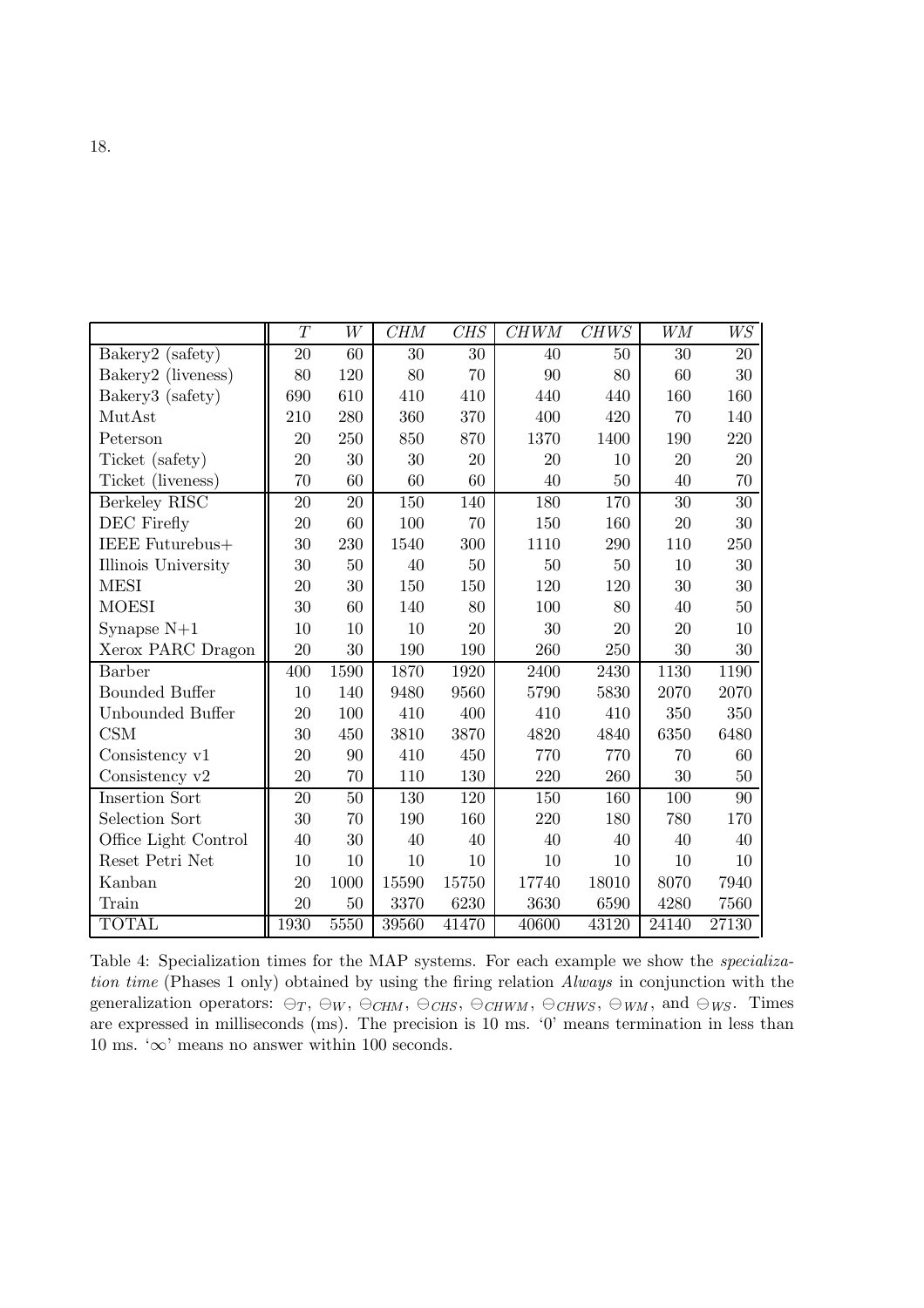and the property to be verified.

Let us now compare the various generalization operators with respect to the specialization time. We have that specialization times increase when we use less general generalization operators, that is, specialization time is anti-monotonic with respect to the  $\Box$  relation (specialization time increases when going down in Figure  $3(B)$ ). This is due to the fact that less general generalization operators may introduce more definitions and, therefore, the specialization phase may take more time. Note also that the generalization operators that use the convex hull operators (that is,  $\ominus_{CHM}$ ,  $\ominus_{CHW}$ ,  $\ominus_{CHW}$ , and  $\ominus_{CHWS}$ ) exhibit higher specialization times than the ones that do not. This is due to the extra cost of computing the convex hull which, however, does not always correspond to an increase of precision.



Figure 3: Comparison of firing relations and generalization operators. (A) For each firing relation the numbers on the left and on the right indicate, respectively: (i) the number of properties verified by using that firing relation in conjunction with all generalization operators, and (ii) the sum of the specialization times taken by using that firing relation in conjunction with all generalization operators. (B) For each generalization operator the numbers on the left and on the right indicate, respectively: (i) the total number of properties verified (see Table 3), and (ii) the sum of the specialization times (see Table 4).

If we compare the various generalization operators by using them in conjunction with each firing relation Maxcoeff, Sumcoeff, and Homeocoeff, instead of Always, we get similar antimonotonicity results (not shown here) for precision and specialization times.

Let us now compare the firing relations Always, Maxcoeff, Sumcoeff, and Homeocoeff. We may expect that a firing relation that determines fewer generalization steps, also determines the introduction of more definitions and, therefore, we may expect that both precision and specialization time are anti-monotonic with respect to  $\subseteq$  (they increase when going down in Figure  $2(A)$ ). This anti-monotonicity is, in fact, observed in our experiments except for the case of the *Homeocoeff* firing relation (see Figure  $3(A)$ ). This is explained by the fact that the specialization times obtained by using the Homeocoeff firing relation are very high and, therefore, the execution of the Specialize procedure is often longer than the time limit of 100 seconds we have assumed for the time out. Note also that the modest increase of precision from Always to Maxcoeff or Sumcoeff (from 191 to 193) is paid by a considerable increase of specialization time (from 5450 ms to 64050 ms).

In summary, if we consider the balance between precision and time, the generalization strate-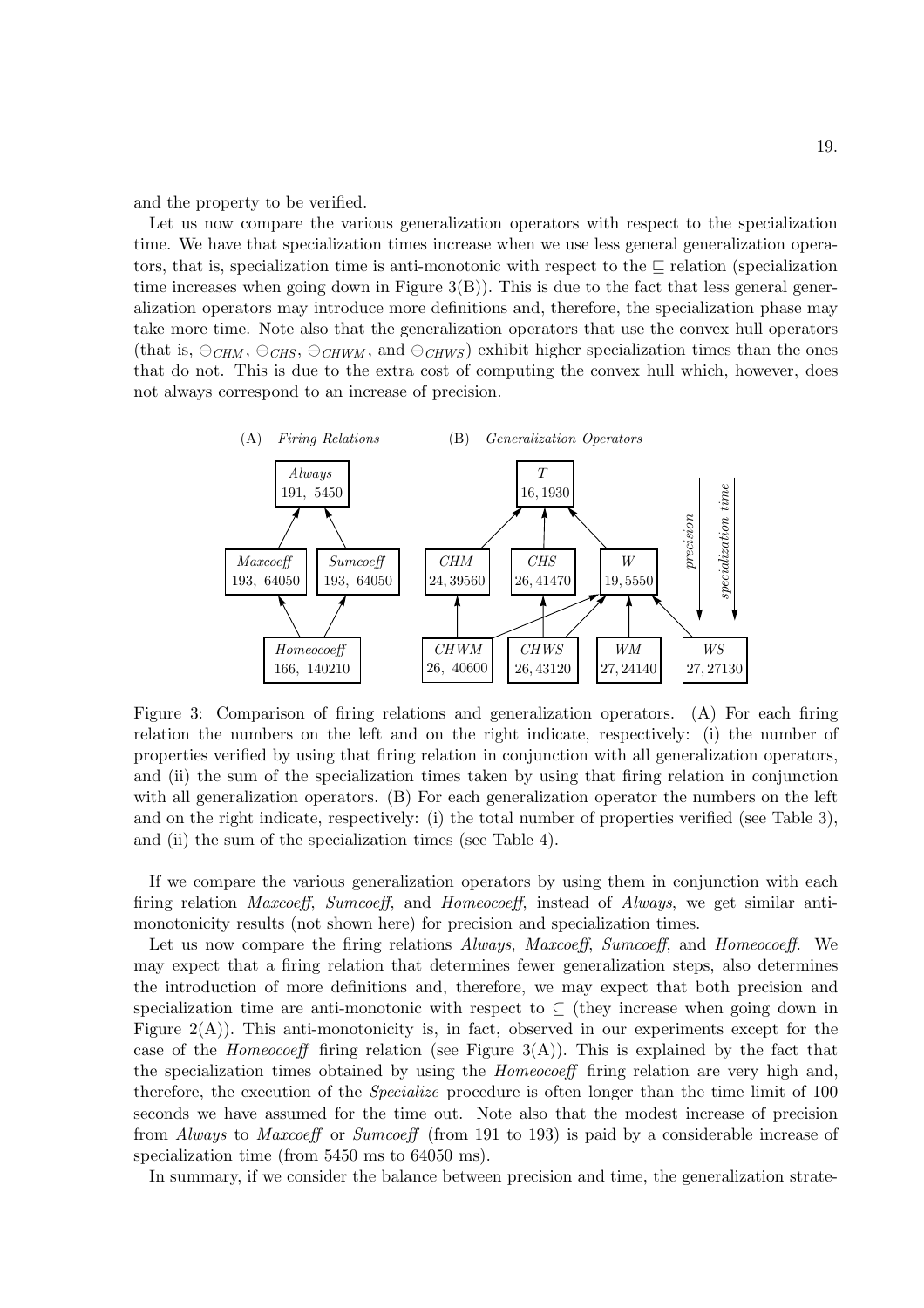gies that use Always as firing relation and either  $\ominus_{WM}$  or  $\ominus_{WS}$  as generalization operators outperform all the others. In particular, the generalization strategies based on the homeomorphic embedding as a firing relation (that is, *Homeocoeff*) and the convex hull operator (that is,  $\ominus$ CHM,  $\ominus$ CHS,  $\ominus$ CHWM, and  $\ominus$ CHWS) turn out not to be the best strategies in our examples.

In order to compare the implementation of our verification method using MAP with other constraint-based model checking tools for infinite state systems available in the literature, we have done the verification examples described in Table 3 on the following systems as well: (i) ALV [49], which combines BDD-based symbolic manipulation for boolean and enumerated types, with a solver for linear constraints on integers, (ii) DMC [16], which computes (approximated) least and greatest fixpoints of  $CLP(R)$  programs, and (iii) HyTech [29], a model checker for hybrid systems which handles constraints on reals. All experiments with the MAP, ALV, DMC, and HyTech systems have been performed on an Intel Core 2 Duo E7300 2.66GHz under the Linux operating system. Table 5 reports the results obtained by using various options available in those verification systems.

Table 5 indicates that, in terms of precision, MAP with either the WM or the WS generalization operator is the best system (27 properties verified out of 28), followed by ALV with the default option and DMC with the A (abstraction) option (19 out of 28 for both systems), and HyTech with the Bw (backward reachability) option (18 out of 28).

In order to compare the systems in terms of verification times, now we consider the options that give the best precision, that is, MAP with  $WM$ , ALV with *default*, DMC with  $A$ , and HyTech with  $Bw$ . Then we compare MAP to each other system by computing the average verification time over the set of examples where both systems terminate. We have that MAP has better average time than ALV (2462 ms and 8033 ms average time, respectively, over the 19 examples where both systems terminate), and MAP has also better average time than DMC (95 ms and 928 ms, respectively, over 19 examples). However, MAP has a slightly worse average time than HyTech (519 ms and 331 ms, respectively, over 18 examples). This is explained by the fact that HyTech with the Bw option tries to verify a safety property with a very simple strategy, that is, by constructing the reachability set backwards from the property to be verified, while MAP applies much more sophisticated techniques. Note also that the average verification times are affected by the peculiar behaviour on some specific examples. For instance, in the Bounded Buffer and the Barber examples the MAP system has longer verification times with respect to HyTech, because these examples can be easily verified by backward reachability, and this makes it redundant the MAP specialization phase, which propagates the information about the initial state. On the opposite side, MAP is more efficient than HyTech in the IEEE Futurebus+ and Bakery 3 examples.

#### 6. Conclusions

This paper extends earlier work presented in [19, 22].

We have presented a specialization-based method for the verification of CTL properties of infinite state reactive systems. Our method consists of two phases: in Phase (1) a CLP specification of the reactive system is specialized w.r.t. the initial state and the temporal property to be verified, and in Phase (2) the perfect model of the specialized program is constructed in a bottom-up way.

For Phase (1) we have focused on the generalization strategy which is applied during program specialization and which often determines the quality of the specialized program. We have considered various generalization strategies that employ different firing relations, for deciding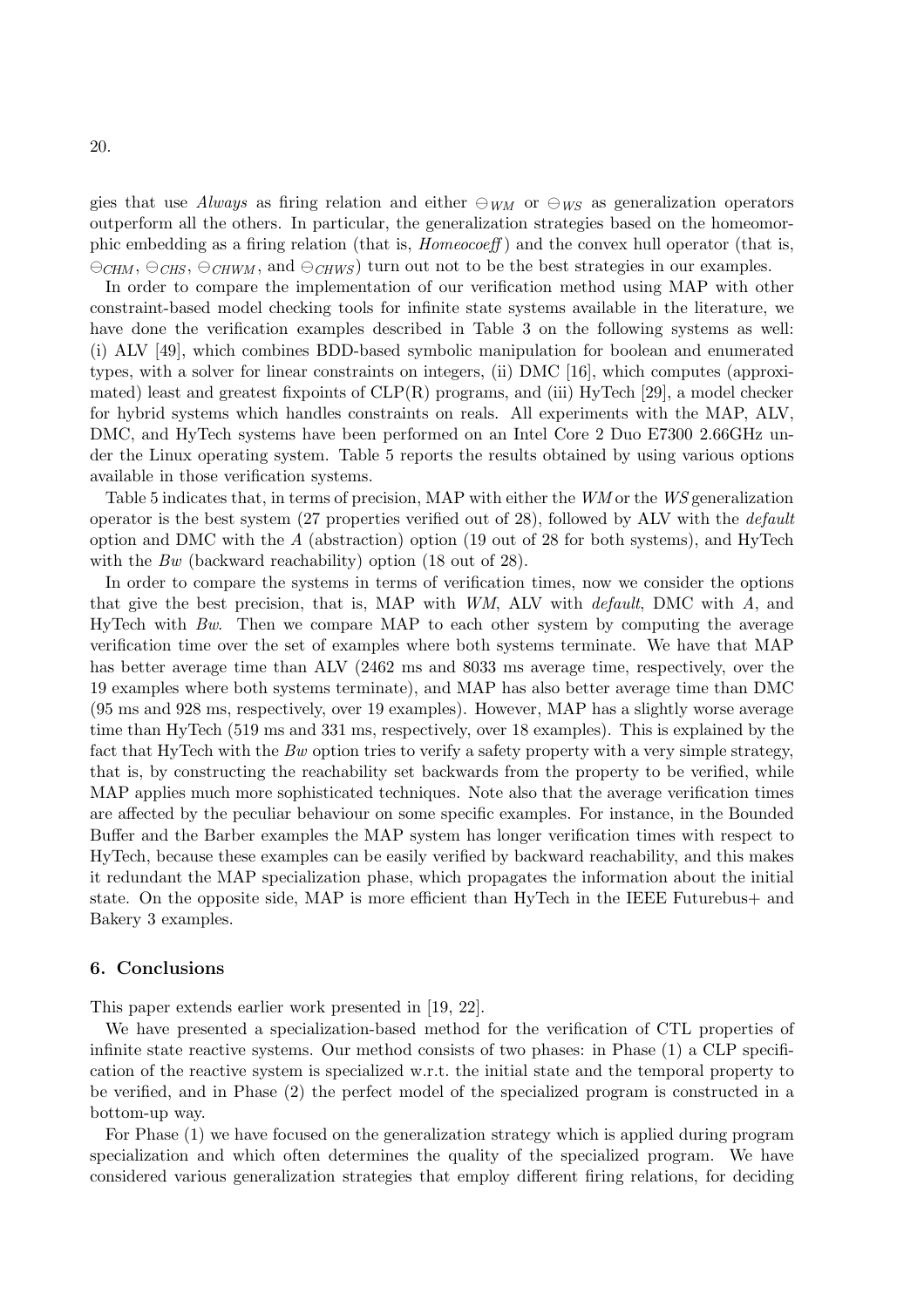|                       |           | <b>MAP</b>     | <b>ALV</b> |                  |                  | <b>DMC</b> |                | HyTech         |          |                |
|-----------------------|-----------|----------------|------------|------------------|------------------|------------|----------------|----------------|----------|----------------|
| <b>EXAMPLE</b>        | <b>WM</b> | W <sub>S</sub> | default    | $\boldsymbol{A}$ | $\boldsymbol{F}$ | L          | noAbs          | Abs            | $F_{w}$  | Bw             |
| Bakery 2 (safety)     | 30        | 20             | 20         | 30               | 90               | 30         | 10             | 30             | $\infty$ | 20             |
| Bakery 2 (liveness)   | 90        | 60             | 30         | 30               | 90               | 30         | 60             | 70             | $\times$ | $\times$       |
| Bakery 3 (safety)     | 170       | 170            | 580        | 570              | $\infty$         | 600        | 460            | 3090           | $\infty$ | 360            |
| MutAst                | 80        | 160            | $\perp$    | $\bot$           | 910              | $\perp$    | 150            | 1370           | 70       | 130            |
| Peterson N            | 190       | 220            | 71690      | $\perp$          | $\infty$         | $\infty$   | $\infty$       | $\infty$       | 70       | $\infty$       |
| Ticket (safety)       | 20        | 20             | $\infty$   | 80               | 30               | $\infty$   | $\infty$       | 60             | $\infty$ | $\infty$       |
| Ticket (liveness)     | 80        | 110            | $\infty$   | 230              | 40               | $\infty$   | $\infty$       | 220            | $\times$ | $\times$       |
| Berkeley RISC         | 30        | 30             | 10         | $\bot$           | 20               | 60         | 30             | 30             | $\infty$ | 20             |
| DEC Firefly           | 20        | 20             | 10         | $\perp$          | 20               | 80         | 50             | 80             | $\infty$ | 20             |
| IEEE Futurebus+       | $110\,$   | 2460           | 320        | $\perp$          | $\infty$         | 670        | 4670           | 9890           | $\infty$ | 380            |
| Illinois University   | 10        | 30             | 10         | $\perp$          | $\infty$         | 140        | 70             | 110            | $\infty$ | 20             |
| <b>MESI</b>           | 30        | 30             | 10         | $\perp$          | 20               | 60         | 40             | 60             | $\infty$ | 20             |
| <b>MOESI</b>          | 40        | 60             | 10         | $\perp$          | 40               | 100        | 50             | 90             | $\infty$ | 10             |
| Synapse $N+1$         | 20        | 20             | 10         | $\perp$          | 10               | 30         | $\overline{0}$ | $\overline{0}$ | $\infty$ | $\overline{0}$ |
| Xerox PARC Dragon     | 30        | 30             | 20         | $\perp$          | 40               | 340        | 70             | 120            | $\infty$ | 20             |
| Barber                | 1160      | 1220           | 340        | $\perp$          | 90               | 360        | 140            | 230            | $\infty$ | 90             |
| <b>Bounded Buffer</b> | 3580      | 3580           | $\theta$   | 10               | $\infty$         | 20         | 20             | 30             | $\infty$ | 10             |
| Unbounded Buffer      | 3810      | 3810           | 10         | 10               | 40               | 40         | $\infty$       | $\infty$       | $\infty$ | 20             |
| Consprodjava          | 25300     | $\infty$       | $\infty$   | $\infty$         | $\infty$         | $\infty$   | $\infty$       | $\infty$       | $\infty$ | $\infty$       |
| CSM                   | 6410      | 6540           | 79490      | 丄                | $\infty$         | $\infty$   | $\infty$       | $\infty$       | $\infty$ | $\infty$       |
| Consistency v1        | 70        | 60             | $\infty$   | $\bot$           | $\infty$         | $\infty$   | $\infty$       | $\infty$       | $\infty$ | 2030           |
| Consistency v2        | 40        | 60             | $\infty$   | $\perp$          | 40               | $\infty$   | $\infty$       | $\infty$       | $\infty$ | 2790           |
| <b>Insertion Sort</b> | 100       | 90             | 40         | 60               | $\infty$         | 70         | 30             | 80             | $\infty$ | 10             |
| Selection Sort        | $\infty$  | 180            | $\infty$   | $390\,$          | $\infty$         | $\infty$   | $\infty$       | $\infty$       | $\infty$ | $\infty$       |
| Office Light Control  | 50        | $50\,$         | 20         | $20\,$           | 30               | $20\,$     | 10             | 10             | $\infty$ | $\infty$       |
| Reset Petri Nets      | 20        | 20             | $\infty$   | $\perp$          | $\infty$         | 10         | $\overline{0}$ | $\theta$       | $\infty$ | 10             |
| Kanban                | 8130      | 8000           | $\infty$   | $\infty$         | $\infty$         | $\infty$   | $\infty$       | $\infty$       | 700      | $\infty$       |
| Train                 | 30900     | 57260          | 10         | $\perp$          | $\infty$         | 30         | $\infty$       | $\infty$       | $\infty$ | $\infty$       |

Table 5: Comparison of the MAP, ALV, DMC, and HyTech verification systems. Times are expressed in milliseconds. The precision is 10 milliseconds. (i) '0' means termination in less than 10 milliseconds. (ii) ' $\perp$ ' means termination with the answer: 'Unable to verify'. (iii) ' $\infty$ ' means 'No answer' within 100 seconds. (iv) ' $\times$ ' means that the test has not been performed (HyTech has no built-in for checking liveness). For the MAP system we show the total verification times with the WM and WS generalization operators (see the last two columns of Table 3). For the ALV system we show the times for four options: default, A (with approximate backward fixpoint computation),  $F$  (with approximate forward fixpoint computation), and  $L$  (with computation of loop closures for accelerating reachability). For the DMC system we show the times for two options:  $noAbs$  (without abstraction) and Abs (with abstraction). For the HyTech system we show the times for two options:  $Fw$  (forward reachability) and  $Bw$  (backward reachability).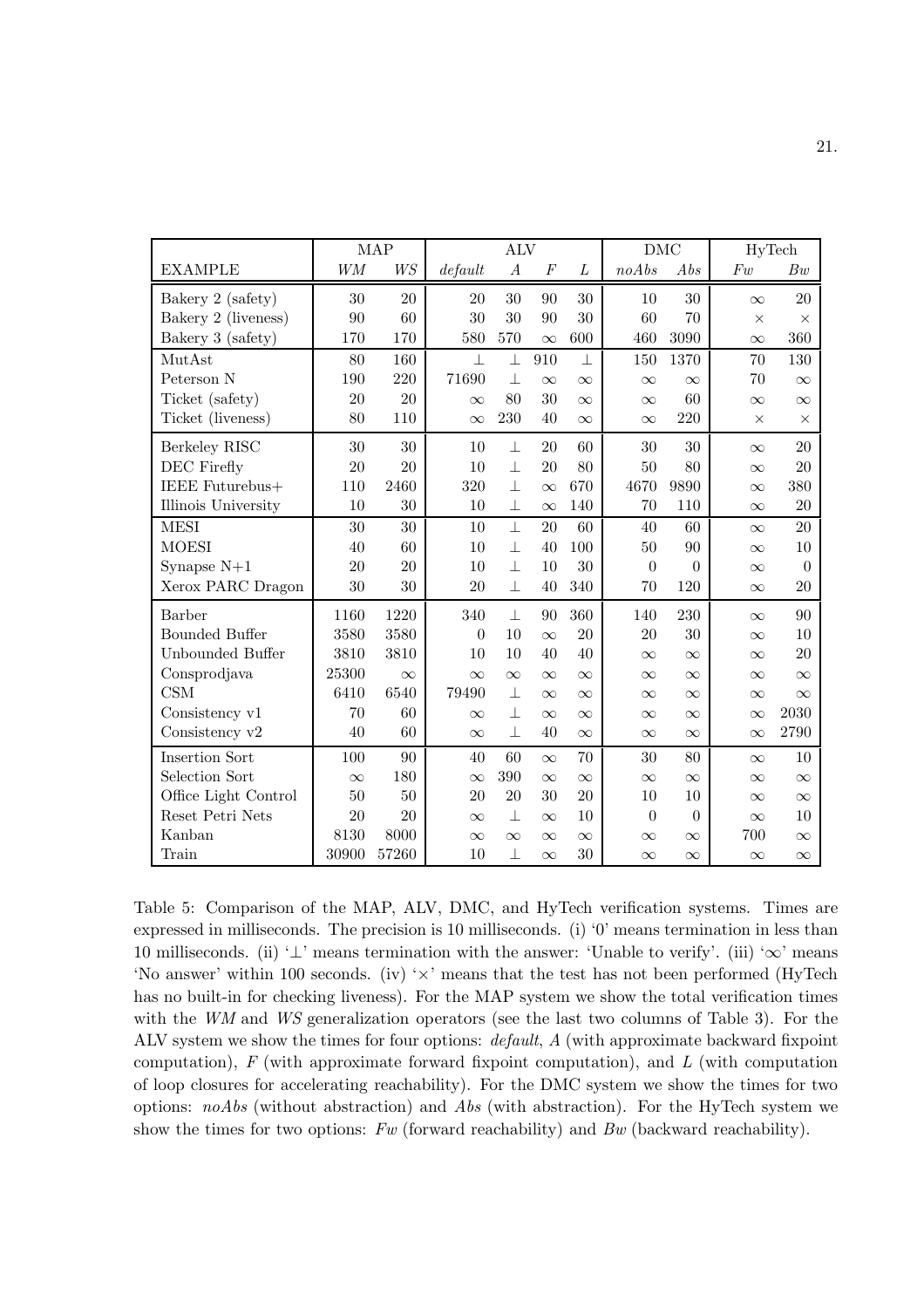when to apply generalization, and generalization operators, for deciding how to generalize. The notions of firing relation and generalization operator extend to CLP the notions of whistle algorithm and most specific generalization operator, respectively, which have been proposed for positive supercompilation [48] and partial deduction [37]. For defining firing relations we have extended well-binary relations already considered in the program specialization literature, such as the homeomorphic embedding relation [33, 34, 37, 48], and for defining generalization operators we have adapted notions from the area of static program analysis, such as the ones of widening and convex hull [4, 11]. We have also introduced some new notions based on maximal coefficients and sums of coefficients of polynomials.

We have applied our verification method to several examples of infinite state systems taken from the literature, and we have compared the results in terms of precision and efficiency (that is, the number of properties which have been verified and the time taken for verification). On the basis of our experimental results we have found that some generalization strategies outperform the others. In particular, the strategies based on maximal coefficients and sums of coefficients appear to have the best balance between precision and efficiency.

Then, we have applied other tools for the verification of infinite state systems (in particular, ALV [49], DMC [16], and HyTech [29]) to the same set of examples. The experiments show that our specialization-based verification system is quite competitive, especially in terms of precision.

Our approach is closely related to other verification methods for infinite state systems based on the specialization of (constraint) logic programs [36, 38, 41]. However, unlike the approach proposed in [36, 38] we use constraints, which give us very powerful means for dealing with infinite sets of states. The specialization-based verification method presented in [41] consists of one phase only, incorporating top-down query directed specialization and bottom-up answer propagation. That method is restricted to definite constraint logic programs and makes use of a generalization technique which combines widening and convex hull computations for ensuring termination. However, in [41] only two examples of verification have been presented (the Bakery protocol and a Petri net) and no verification times are reported and, thus, it is hard to make an experimental comparison of that method with our method.

Another approach based on program transformation for verifying parameterized (and, hence, infinite state) systems has been presented in [45]. It is an approach based on unfold/fold transformations which are more general than the ones used by us. However, the strategy for guiding the unfold/fold rules proposed in [45] works in fully automatic mode in a small set of examples only.

Finally, we would like to mention that our verification method can be regarded as complementary with respect to the methods for the verification of infinite state systems based on abstraction  $[2, 4, 9, 12, 16, 26, 27]$ . These methods work by constructing approximations of the set of reachable states that satisfy a given property. In contrast, the specialization technique applied during Phase (1) of our method, transforms the program for computing sets of states, but it does not change the set of states satisfying the property of interest. Moreover, during Phase (2) we perform an exact computation of the perfect model of the transformed program.

Further enhancements of infinite state verification could be achieved by combining program specialization and abstraction. In particular, an extension of our method could be done by replacing the bottom-up, exact computation of the perfect model performed in Phase (2), by an approximated computation in the style of [4, 16]. However, this extension would require the computation of both over-approximations and under-approximations of models, because of the presence of negation. An interesting direction for future research is the study of how to combine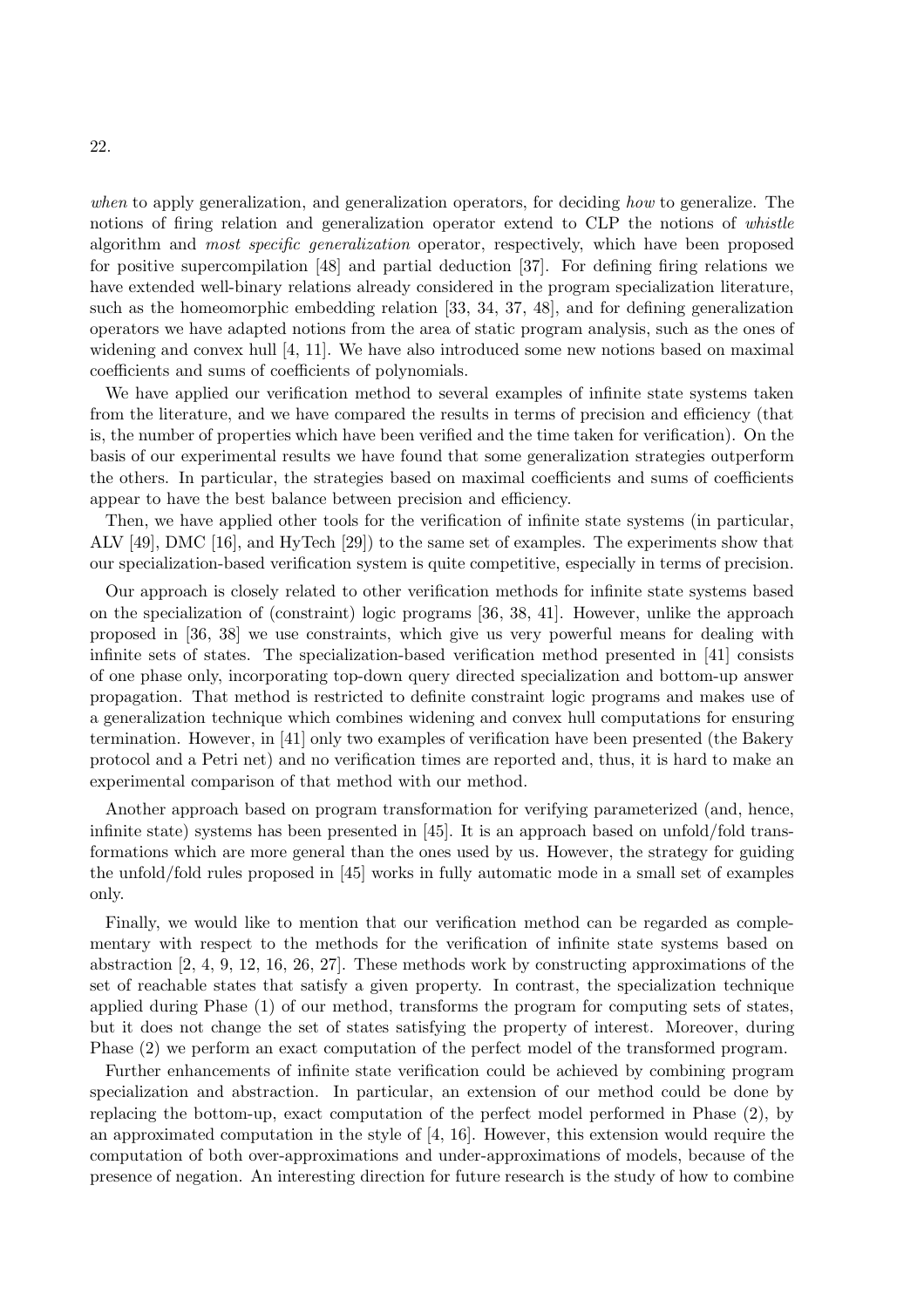in the best way, both in terms of precision and efficiency, the verification techniques based on program specialization and the ones based on abstraction.

#### Acknowledgements

We thank the anonymous referees of CILC 2010 and LOPSTR 2010 for very valuable comments on earlier versions of this paper. We also thank John Gallagher for providing the code of some of the systems considered in Section 5.

This work has been partially supported by ERCIM and PRIN.

## References

- [1] P. A. Abdulla, K. Cerans, B. Jonsson, and Y.-K. Tsay, "General decidability theorems for infinite-state systems," in Proceedings of the IEEE Symposium on Logic in Computer Science, LICS'96, pp. 313–321, IEEE Computer Society Press, 1996.
- [2] P. A. Abdulla, G. Delzanno, N. B. Henda, and A. Rezine, "Monotonic abstraction (On efficient verification of parameterized systems)," International Journal of Foundations of Computer Science, vol. 20, no. 5, pp. 779–801, 2009.
- [3] K. R. Apt and R. N. Bol, "Logic programming and negation: A survey," Journal of Logic Programming, vol. 19, 20, pp. 9–71, 1994.
- [4] G. Banda and J. P. Gallagher, "Constraint-based abstraction of a model checker for infinite state systems," in 23rd Workshop on Constraint Logic Programming (WLP 2009), Institute of Computer Science, Potsdam University, 2009.
- [5] S. Bardin, A. Finkel, J. Leroux, and L. Petrucci, "FAST: Acceleration from theory to practice," International Journal on Software Tools for Technology Transfer, vol. 10, no. 5, pp. 401–424, 2008.
- [6] T. Bultan, "Bdd vs. constraint-based model checking: An experimental evaluation for asynchronous concurrent systems," in Proceedings of the 6th International Conference on Tools and Algorithms for Construction and Analysis of Systems (TACAS 2000), Berlin, Germany, March 25 - April 2, 2000, Lecture Notes in Computer Science 1785, pp. 441–455, Springer, 2000.
- [7] T. Bultan, R. Gerber, and W. Pugh, "Model-checking concurrent systems with unbounded integer variables: symbolic representations, approximations, and experimental results," ACM Transactions on Programming Languages and Systems, vol. 21, no. 4, pp. 747–789, 1999.
- [8] W. Chen and D. S. Warren, "Tabled evaluation with delaying for general logic programs," JACM, vol. 43, no. 1, 1996.
- [9] E. M. Clarke, O. Grumberg, and D. E. Long, "Model checking and abstraction," ACM Transactions on Programming Languages and Systems, vol. 16, no. 5, pp. 1512–1542, 1994.
- [10] E. M. Clarke, O. Grumberg, and D. Peled, Model Checking. MIT Press, 1999.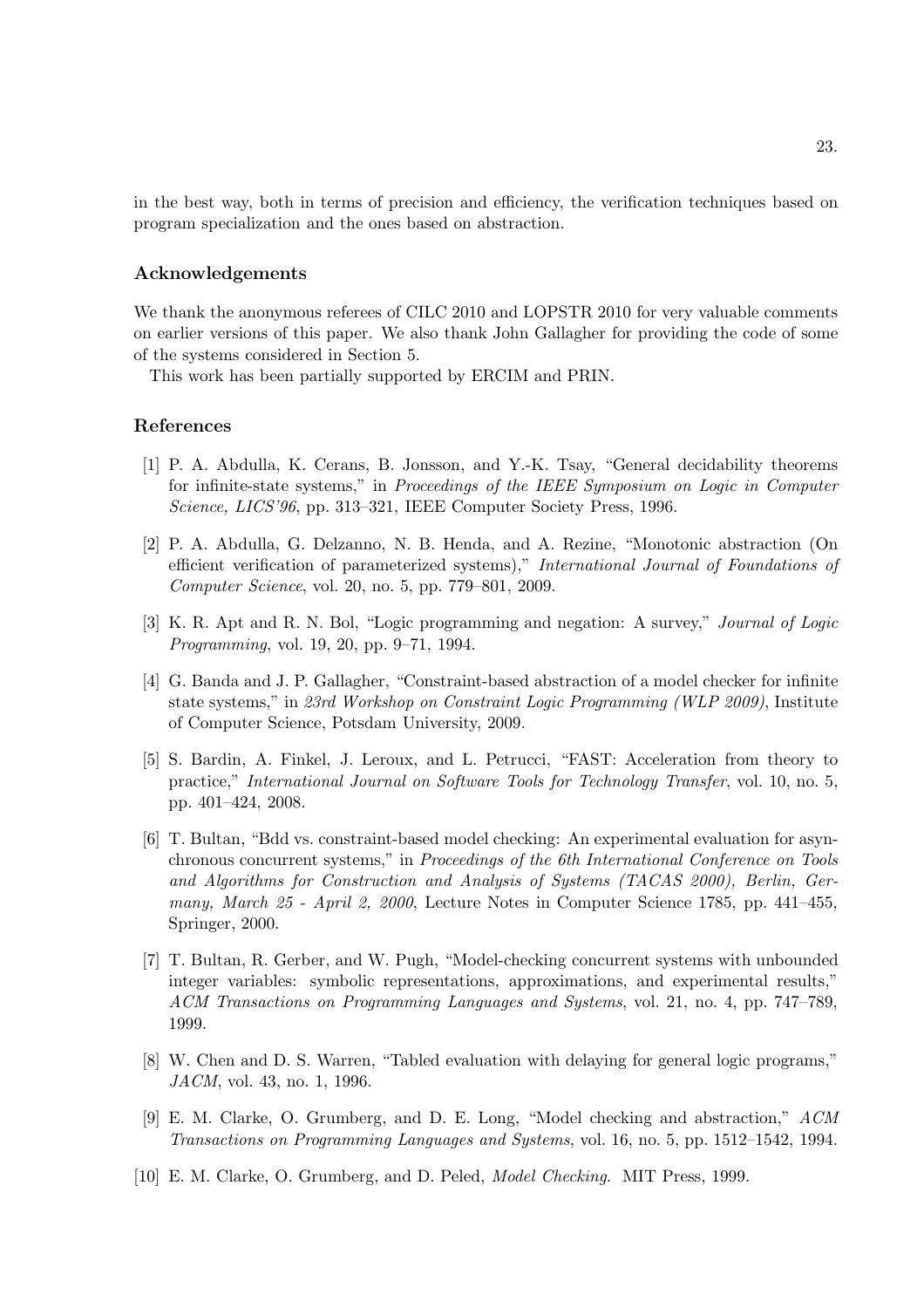- [11] P. Cousot and N. Halbwachs, "Automatic discovery of linear restraints among variables of a program," in Proceedings of the Fifth ACM Symposium on Principles of Programming Languages (POPL'78), pp. 84–96, ACM Press, 1978.
- [12] D. Dams, O. Grumberg, and R. Gerth, "Abstract interpretation of reactive systems," ACM Transactions on Programming Languages and Systems, vol. 19, no. 2, pp. 253–291, 1997.
- [13] G. Delzanno, "Constraint-based verification of parameterized cache coherence protocols.," Formal Methods in System Design, vol. 23, no. 3, pp. 257–301, 2003.
- [14] G. Delzanno and T. Bultan, "Constraint-based verification of client-server protocols," in Principles and Practice of Constraint Programming (CP 2001) (T. Walsh, ed.), Lecture Notes in Computer Science 2239 , pp. 286–301, Springer-Verlag, 2001.
- [15] G. Delzanno, J. Esparza, and A. Podelski, "Constraint-based analysis of broadcast protocols," in Proceedings of the 13th International Workshop and 8th Annual Conference of the EACSL on Computer Science Logic (CSL '99) (J. Flum and M. Rodríguez-Artalejo, eds.), Lecture Notes in Computer Science 1683, (London, UK), pp. 50–66, Springer-Verlag, 1999.
- [16] G. Delzanno and A. Podelski, "Constraint-based deductive model checking.," International Journal on Software Tools for Technology Transfer, vol. 3, no. 3, pp. 250–270, 2001.
- [17] J. Esparza, "Decidability of model checking for infinite-state concurrent systems," Acta Informatica, vol. 34, no. 2, pp. 85–107, 1997.
- [18] S. Etalle and M. Gabbrielli, "Transformations of CLP modules," Theoretical Computer Science, vol. 166, pp. 101–146, 1996.
- [19] F. Fioravanti, A. Pettorossi, and M. Proietti, "Verifying CTL properties of infinite state systems by specializing constraint logic programs," in Proceedings of the ACM Sigplan Workshop on Verification and Computational Logic VCL'01, Florence (Italy), Technical Report DSSE-TR-2001-3, pp. 85–96, University of Southampton, UK, 2001.
- [20] F. Fioravanti, A. Pettorossi, and M. Proietti, "Transformation rules for locally stratified constraint logic programs," in Program Development in Computational Logic (K.-K. Lau and M. Bruynooghe, eds.), Lecture Notes in Computer Science 3049, pp. 292–340, Springer-Verlag, 2004.
- [21] F. Fioravanti, A. Pettorossi, and M. Proietti, "Verifying infinite state systems by specializing constraint logic programs," R. 657, IASI-CNR, Roma, Italy, 2007.
- [22] F. Fioravanti, A. Pettorossi, M. Proietti, and V. Senni, "Program specialization for verifying infinite state systems: An experimental evaluation," in *Preliminary Proceedings of the 20th* International Symposium on Logic-Based Synthesis and Transformation (LOPSTR 2010), July 23-25, 2010, Hagenberg, Austria (M. Alpuente, ed.), RISC-Linz Report Series No. 10-14, pp. 93–112, 2010.
- [23] L. Fribourg, "Constraint logic programming applied to model checking," in Proceedings of the 9th International Workshop on Logic-based Program Synthesis and Transformation (LOPSTR '99), Venezia, Italy (A. Bossi, ed.), Lecture Notes in Computer Science 1817, pp. 31–42, Springer-Verlag, 2000.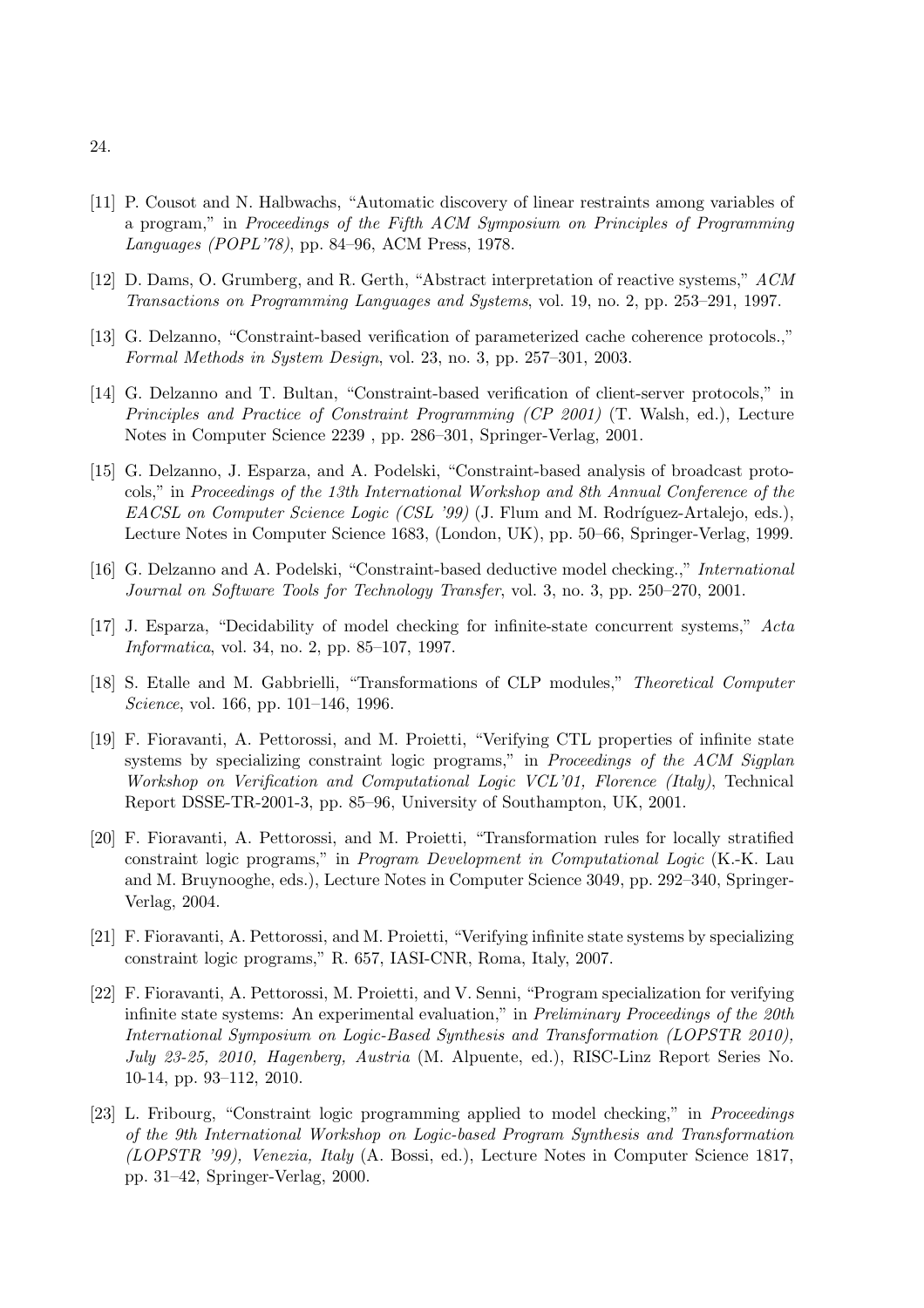- [24] L. Fribourg and H. Olsén, "Proving safety properties of infinite state systems by compilation into Presburger arithmetic," in Proceedings of the 8th International Conference on Concurrency Theory (CONCUR '97), Lecture Notes in Computer Science 1243, pp. 96–107, Springer-Verlag, 1997.
- [25] J. P. Gallagher, "Tutorial on specialisation of logic programs," in Proceedings of the 1993 ACM SIGPLAN Symposium on Partial Evaluation and Semantics Based Program Manipulation, PEPM '93, Copenhagen, Denmark, pp. 88–98, ACM Press, 1993.
- [26] G. Geeraerts, J.-F. Raskin, and L. Van Begin, "Expand, Enlarge and Check: New algorithms for the coverability problem of WSTS," J. Comput. Syst. Sci., vol. 72, no. 1, pp. 180–203, 2006.
- [27] P. Godefroid, M. Huth, and R. Jagadeesan, "Abstraction-based model checking using modal transition systems," in Proceedings of CONCUR '01, Lecture Notes in Computer Science 2154, pp. 426–440, Springer, 2001.
- [28] N. Halbwachs, Y.-E. Proy, and P. Roumanoff, "Verification of real-time systems using linear relation analysis," in Formal Methods in System Design, pp. 157–185, 1997.
- [29] T. A. Henzinger, P.-H. Ho, and H. Wong-Toi, "HYTECH: A model checker for hybrid systems," International Journal on Software Tools for Technology Transfer, vol. 1, no. 1-2, pp. 110–122, 1997.
- [30] J. Jaffar and M. Maher, "Constraint logic programming: A survey," Journal of Logic Programming, vol. 19/20, pp. 503–581, 1994.
- [31] N. D. Jones, C. K. Gomard, and P. Sestoft, Partial Evaluation and Automatic Program Generation. Prentice Hall, 1993.
- [32] D. Lesens and H. Saïdi, "Abstraction of parameterized networks," Electronic Notes of Theoretical Computer Science, vol. 9, p. 41, 1997.
- [33] M. Leuschel, "Improving homeomorphic embedding for online termination," in Proceedings of the 8th International Workshop on Logic-based Program Synthesis and Transformation (LOPSTR '98), Manchester, UK, June 1998 (P. Flener, ed.), Lecture Notes in Computer Science 1559, pp. 199–218, Springer-Verlag, 1999.
- [34] M. Leuschel, "Homeomorphic embedding for online termination of symbolic methods," in The Essence of Computation, Lecture Notes in Computer Science 2566, pp. 379–403, Springer, 2002.
- [35] M. Leuschel and M. Bruynooghe, "Logic program specialisation through partial deduction: Control issues," Theory and Practice of Logic Programming, vol. 2, no. 4&5, pp. 461–515, 2002.
- [36] M. Leuschel and H. Lehmann, "Coverability of reset Petri nets and other well-structured transition systems by partial deduction.," in Proceedings of the First International Conference on Computational Logic (CL 2000), London, UK, 24-28 July (J. W. Lloyd, ed.), Lecture Notes in Artificial Intelligence 1861, pp. 101–115, Springer-Verlag, 2000.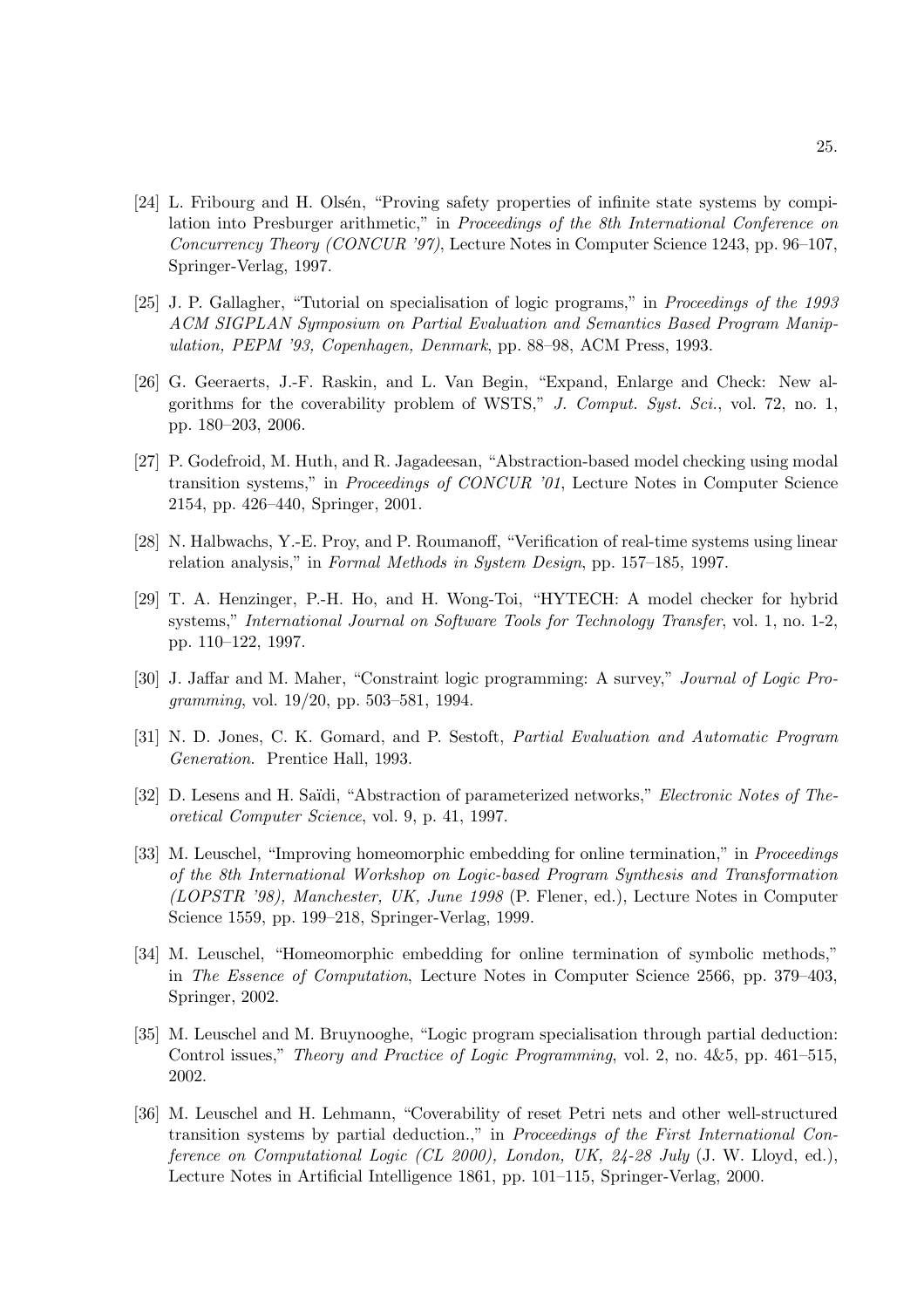- [37] M. Leuschel, B. Martens, and D. De Schreye, "Controlling generalization and polyvariance in partial deduction of normal logic programs," ACM Transactions on Programming Languages and Systems, vol. 20, no. 1, pp. 208–258, 1998.
- [38] M. Leuschel and T. Massart, "Infinite state model checking by abstract interpretation and program specialization," in Proceedings of the 9th International Workshop on Logicbased Program Synthesis and Transformation (LOPSTR '99), Venezia, Italy (A. Bossi, ed.), Lecture Notes in Computer Science 1817, pp. 63–82, Springer, 2000.
- [39] MAP, "The MAP transformation system." Available from http://www.iasi.cnr.it/∼proietti/system.html, 1995–2010.
- [40] U. Nilsson and J. Lübcke, "Constraint logic programming for local and symbolic modelchecking," in Proceedings of the First International Conference on Computational Logic (CL  $2000$ ), London, UK,  $24-28$  July (J. W. Lloyd, ed.), Lecture Notes in Artificial Intelligence 1861, pp. 384–398, Springer-Verlag, 2000.
- [41] J. C. Peralta and J. P. Gallagher, "Convex hull abstractions in specialization of CLP programs," in Logic Based Program Synthesis and Tranformation, 12th International Workshop, LOPSTR 2002, Madrid, Spain, September 17-20,2002, Revised Selected Papers (M. Leuschel, ed.), Lecture Notes in Computer Science 2664 of, pp. 90–108, 2003.
- [42] G. L. Peterson, "Myths about the mutual exclusion problem," Information Processing Letters, vol. 12, no. 3, pp. 115–116, 1981.
- [43] A. Pnueli and E. Shahar, "A platform for combining deductive with algorithmic verification," in Proceedings of the 8th International Conference on Computer Aided Verification  $(CAV'36)$ , Lecture Notes in Computer Science 1102, pp. 184–195, Springer-Verlag, 1996.
- [44] Y. S. Ramakrishna, C. R. Ramakrishnan, I. V. Ramakrishnan, S. A. Smolka, T. Swift, and D. S. Warren, "Efficient model checking using tabled resolution," in Proceedings of the 9th International Conference on Computer Aided Verification (CAV '97), Lecture Notes in Computer Science 1254, pp. 143–154, Springer-Verlag, 1997.
- [45] A. Roychoudhury, K. N. Kumar, C. R. Ramakrishnan, I. V. Ramakrishnan, and S. A. Smolka, "Verification of parameterized systems using logic program transformations," in Proceedings of the Sixth International Conference on Tools and Algorithms for the Construction and Analysis of Systems, TACAS 2000, Berlin, Germany, Lecture Notes in Computer Science 1785, pp. 172–187, Springer, 2000.
- [46] H. Seki, "Unfold/fold transformation of stratified programs," Theoretical Computer Science, vol. 86, pp. 107–139, 1991.
- [47] H. B. Sipma, T. E. Uribe, and Z. Manna, "Deductive model checking," Formal Methods in System Design, vol. 15, pp. 49–74, 1999.
- [48] M. H. Sørensen and R. Glück, "An algorithm of generalization in positive supercompilation," in Proceedings of the 1995 International Logic Programming Symposium (ILPS '95) (J. W. Lloyd, ed.), pp. 465–479, MIT Press, 1995.